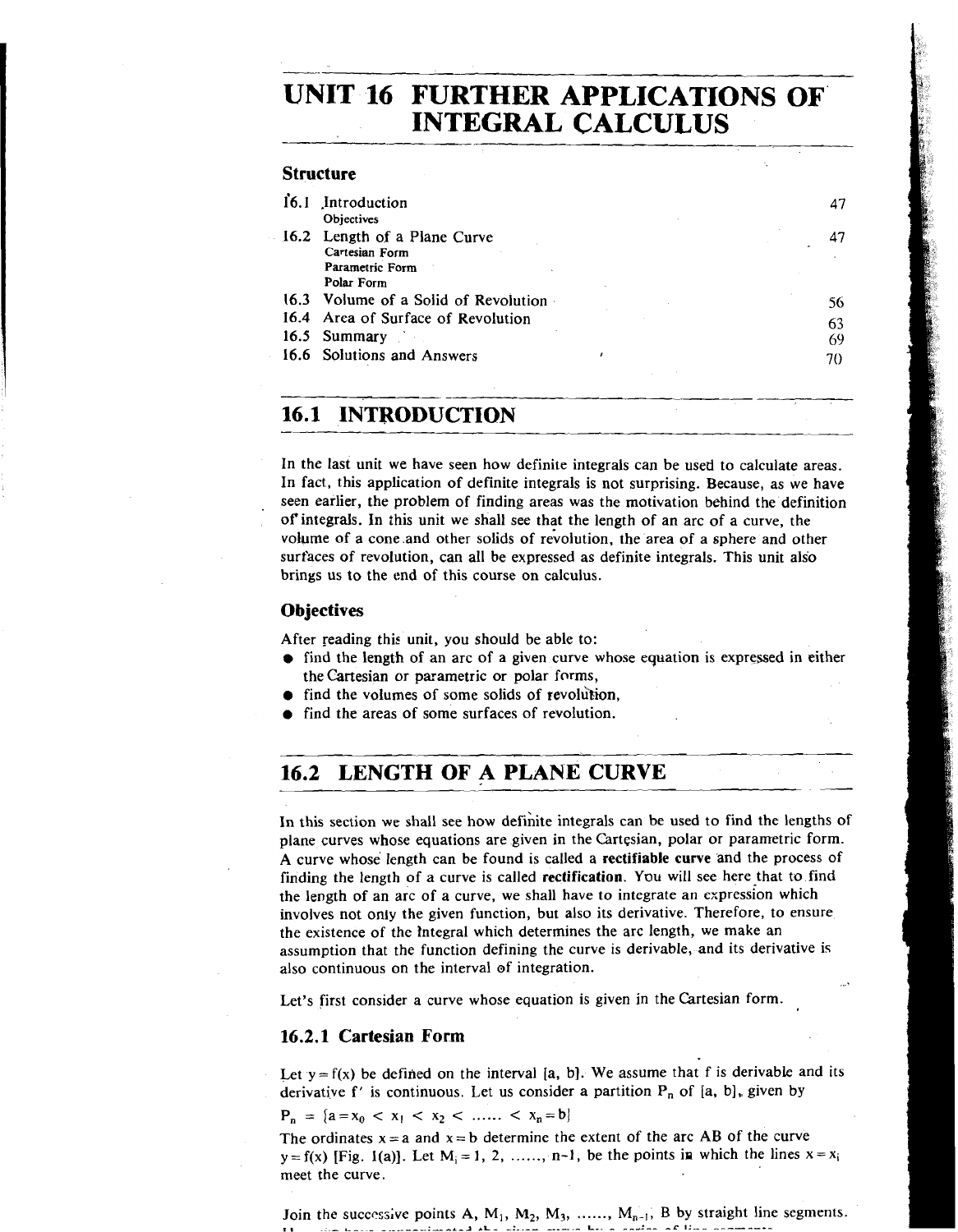**Further Applications of lnlegral Calculus** 





 $(b)$ 

If we can find the length of each line segment, the total length of this series will give us an approximation to the length of the curve. But how do we find the' length of any of these line segments? Take  $M_2$   $M_3$ , for example. Fig. 1(b) shows an enlargement of the encircled portion in **Fig. ](a).** Lookjng at it we find that

$$
M_2M_3 = \sqrt{(\Delta x_3)^2 + (\Delta y_3)^2},
$$

I

where  $\Delta x_3 = M_2 Q$  is the length  $(x_3 - x_2)$ , and

$$
\Delta y_3 = M_3 Q = f(x_3) - f(x_2) = y_3 - y_2.
$$

In this way we can find the lengths of the chords  $AM_1$ ,

 $M_1M_2$ , ......,  $M_{n-1}B$ , and take their sum

$$
S_n = \sum_{i=1}^n \sqrt{(\Delta x_i)^2 + (\Delta y_i)^2}.
$$

*S,* gives an approximation to the length of the arc **AB.** When the number of division points is increased indefinitely, and the length of each segment tends to zero, we obtain the length of the arc AB as<br>  $I^B = \lim_{h \to 0} \int_{h}^{h} \sqrt{(4x)^2 + (4x)^2}$  (1) zero, we obtain the length of the arc **AB** as

$$
L_A^B = \lim_{n \to \infty} \sum_{i=1}^n \sqrt{(\Delta x_i)^2 + (\Delta y_i)^2}, \qquad \qquad \dots (1)
$$

provided this limit exists.

Our assumptions that f is derivable on  $[a, b]$ , and that f' is continuous, permit us to apply the mean value theorem [Theorem 3, Unit **71.** 

Thus, there exists a point  $P_i^*(x_i, y_i)$  between the points  $M_{i-1}$  and  $M_i$  on the curve, where the tangent to the curve is parallel to the chord  $M_{i-1}M_i$ . That is,

$$
f'(x_i^*) = \frac{\Delta y_i}{\Delta x_i}
$$
  
or  $\Delta y_i = f'(x_i^*) \Delta x_i$ 

Hence we can write (1) as  
\n
$$
L_{B}^{A} = \lim_{n \to \infty} \sum_{i=1}^{n} \sqrt{(\Delta x_{i})^{2} + [f'(x_{i}) \Delta x_{i}]^{2}}
$$
\n
$$
= \lim_{n \to \infty} \sum_{i=1}^{n} \sqrt{1 + [f'(x_{i})]^{2}} \Delta x_{i}
$$

This is nothing but the definite integral

 $\sqrt{(1 + [f'(x)]^2)} dx$ .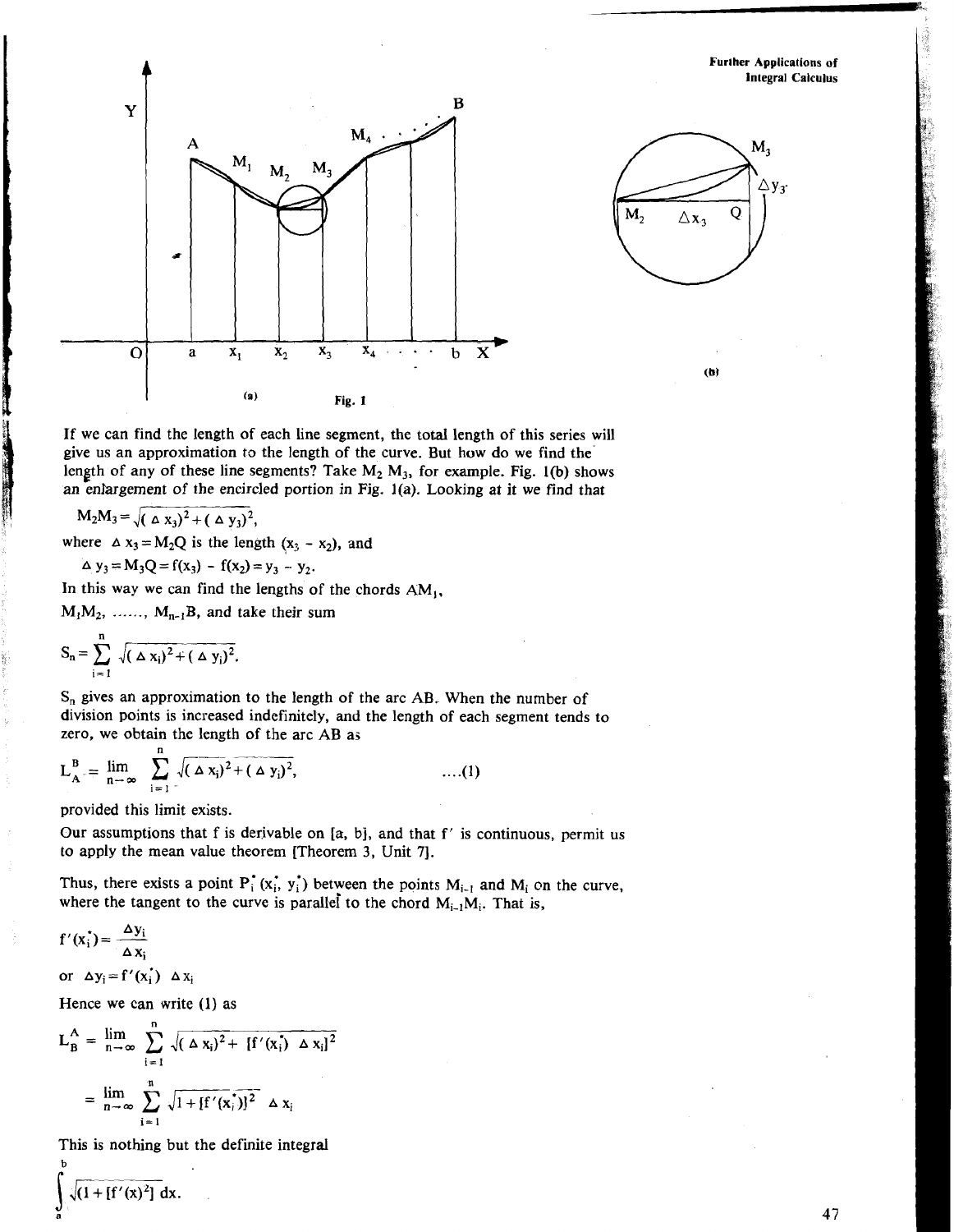$L_A^B = \int \sqrt{1 + \left(\frac{dy}{dx}\right)^2} dx$ 

Remark 1: It is sometimes convenient to express x as a single valued function of y. In this case we interchange the roles of x and y, and get the length

 $\dots(2)$ 

$$
L_A^B = \int_c^d \sqrt{1 + \left(\frac{dx}{dy}\right)^2} dy, \qquad \qquad \dots (3)
$$

where the limits of integration are with respect to y. Note that the length of an arc of a curve is invariant since it does not depend on the choice of coordinates, that is, on the frame of reference. Our assumption that f' is continuous on [a, b] ensures that the integrals in (2) and (3) exist, and their value  $L_A^-$  is the length of the curve  $y = f(x)$  hetween the ordinates  $x = a$  and  $x = b$ .

The folIowing example illustrates the use of the formulas given by (2) and **(3).** 

**Example 1:** Suppose we want to find the length of the arc of the curve  $y = \ln x$ intercepted by the ordinates  $x = 1$  and  $x = 2$ .

We have drawn the curve  $y = \ln x$  in Fig. 2.





Using (2), the required length L<sub>1</sub><sup>2</sup> is given by  
\n
$$
L_1^2 = \int_1^2 \sqrt{1 + \left(\frac{dy}{dx}\right)^2} dx
$$
\n
$$
= \int_1^2 \sqrt{1 + \frac{1}{x^2}} dx, \text{ since } \frac{dy}{dx} = \frac{1}{x}
$$
\n
$$
= \int_1^2 \sqrt{1 + x^2} dx
$$

If we put  $1 + x^2 = t^2$ , we get  $\frac{dx}{dt} = \frac{t}{x}$ , and therefore,

$$
L_1^2 = \int_{\sqrt{2}}^{\sqrt{5}} \left(1 + \frac{1}{(t^2 - 1)}\right) dt
$$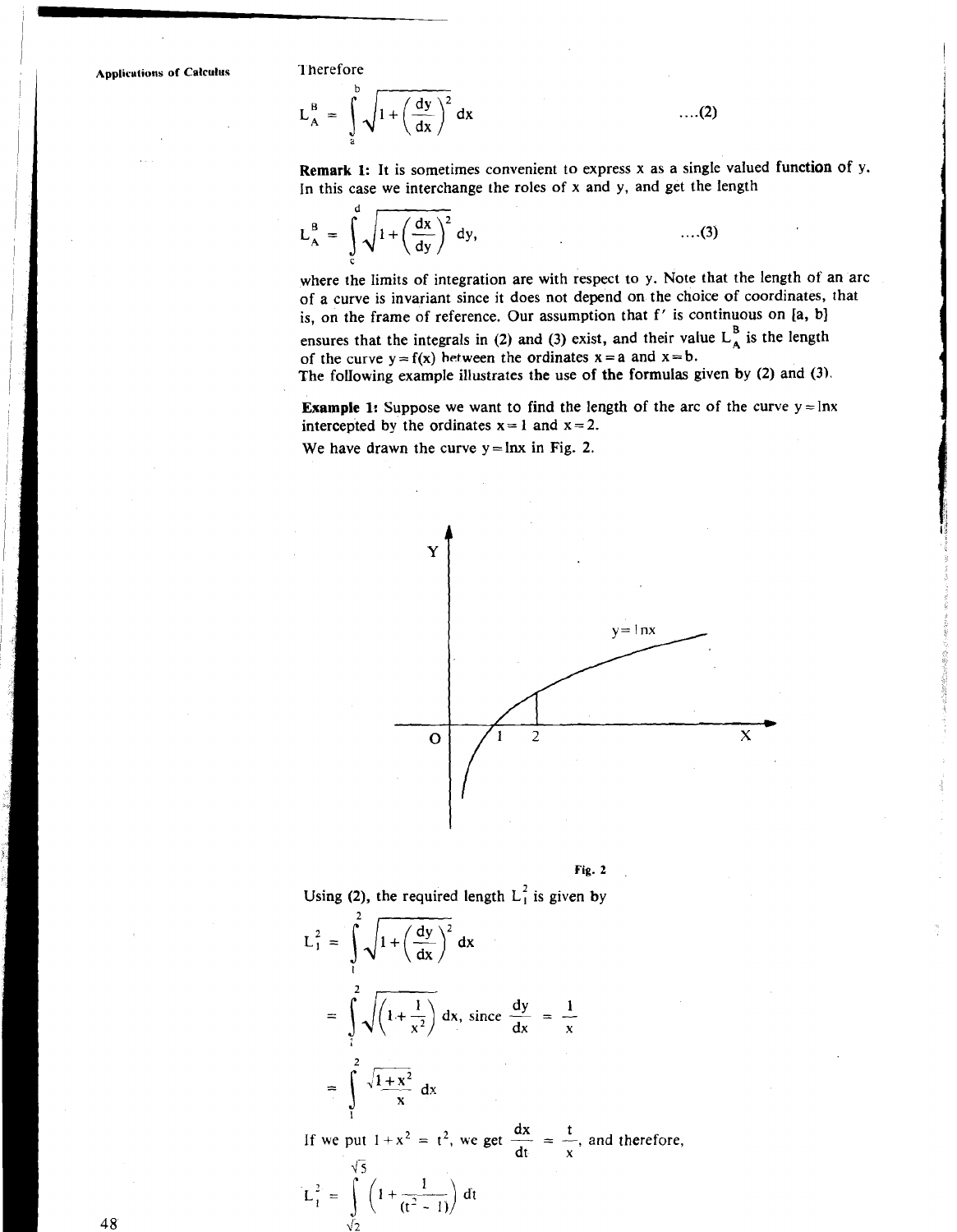**Further Applications of Integral Calculus** 

$$
= \int_{\sqrt{2}}^{\sqrt{3}} dt + \int_{\sqrt{2}}^{\sqrt{3}} \frac{1}{t^2 - 1} dt
$$
  

$$
= \left[ t + \frac{1}{2} \ln \frac{t - 1}{t + 1} \right]_{\sqrt{2}}^{\sqrt{5}}
$$
  

$$
= \sqrt{5} - \sqrt{2} + \frac{1}{2} \ln \frac{\sqrt{5} - 1}{\sqrt{5} + 1} - \frac{1}{2} \ln \frac{\sqrt{2} - 1}{\sqrt{2} + 1}
$$
  

$$
= \sqrt{5} - \sqrt{2} + \ln \frac{2}{\sqrt{5} + 1} - \ln \frac{1}{\sqrt{2} + 1}
$$
  

$$
= \sqrt{5} - \sqrt{2} + \ln \frac{2(\sqrt{2} + 1)}{\sqrt{5} + 1}
$$

**SHIPS ASSESSMENT** 

We can also use (3) to solve this example. For this we write the equation  $y = lnx$  as  $x = e^{y}$ . The limits  $x = 1$  and  $x = 2$ , then correspond to the limits  $y = 0$  and  $y = \ln 2$ , respectively. Hence, using (3), we obtain

$$
L_{0}^{\text{ln2}} = \int_{0}^{\text{ln2}} \sqrt{1 + e^{2y}} \, dy
$$
  
= 
$$
\int_{\sqrt{2}}^{\sqrt{5}} \frac{u^{2}}{u^{2} - 1} \, du
$$
, on putting  $1 + e^{2y} = u^{2}$   
= 
$$
\int_{\sqrt{2}}^{\sqrt{5}} \left(1 + \frac{1}{u^{2} - 1}\right) du
$$
, =  $\sqrt{5} - \sqrt{2} + \ln \frac{2(\sqrt{2} + 1)}{\sqrt{5} + 1}$ ,

as we have seen earlier. This verifies our observation in Remark 1 that both (2) and (3) give us the same value of arc length.

Now here are some exercises for you to solve.

**E** E  $\tilde{1}$ ) Find the length of the line x = 3y between the points (3, 1) and (6, 2). Verify your answer by using the distance formula.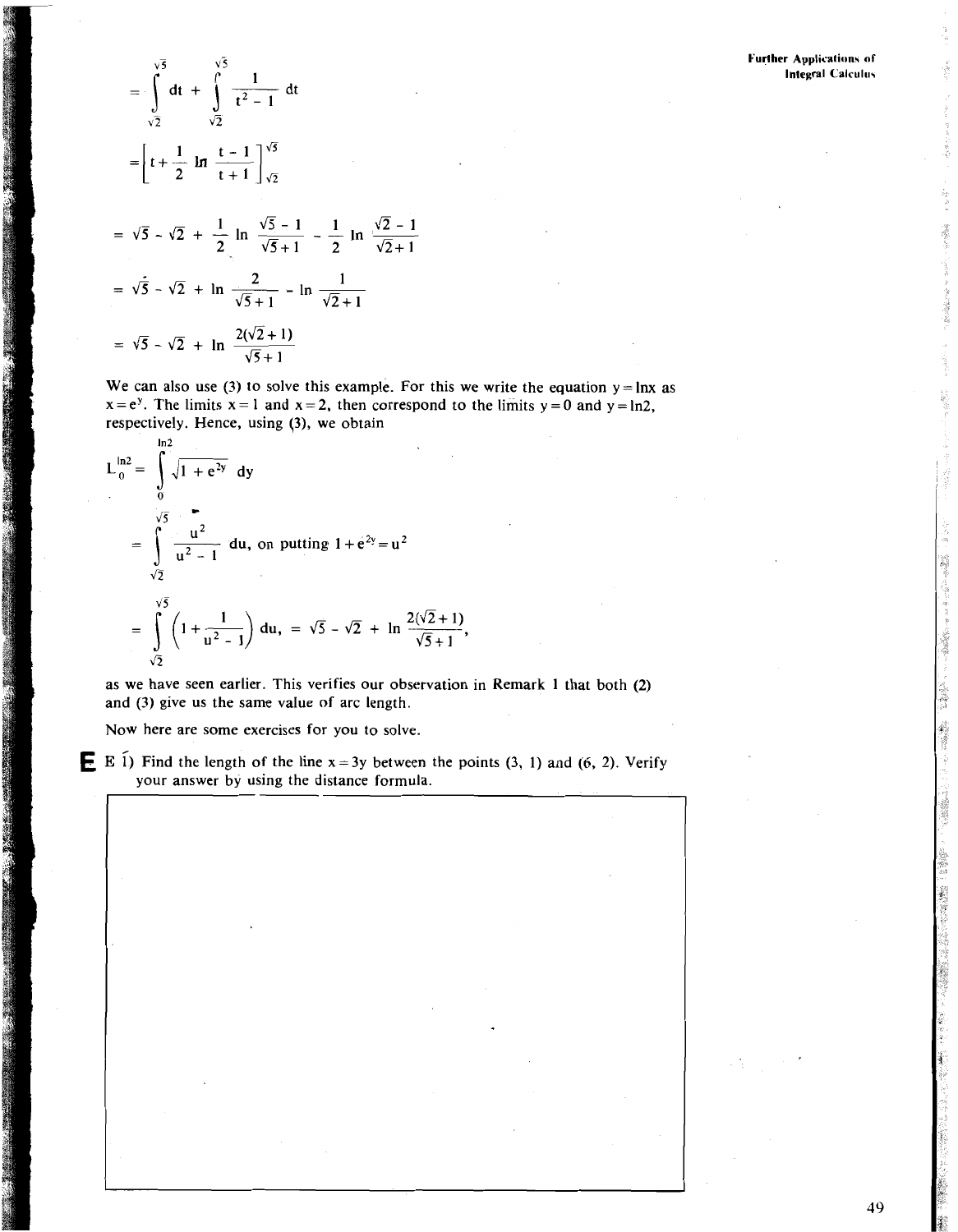I I **E**  $\bullet$  3) Find the length of the arc of the catenary  $y = C \cosh(x/c)$  measured from the vertex  $(0, c)$  to any point  $(x, y)$  on the catenary.

**E E** 4) Find the length of the semi-cubical parabola  $ay^2 = x^3$  from the vertex to the **point (a, a).** 

<u>I i provinci i provinci i provinci i provinci i provinci i provinci i provinci i provinci i provinci i provinc</u>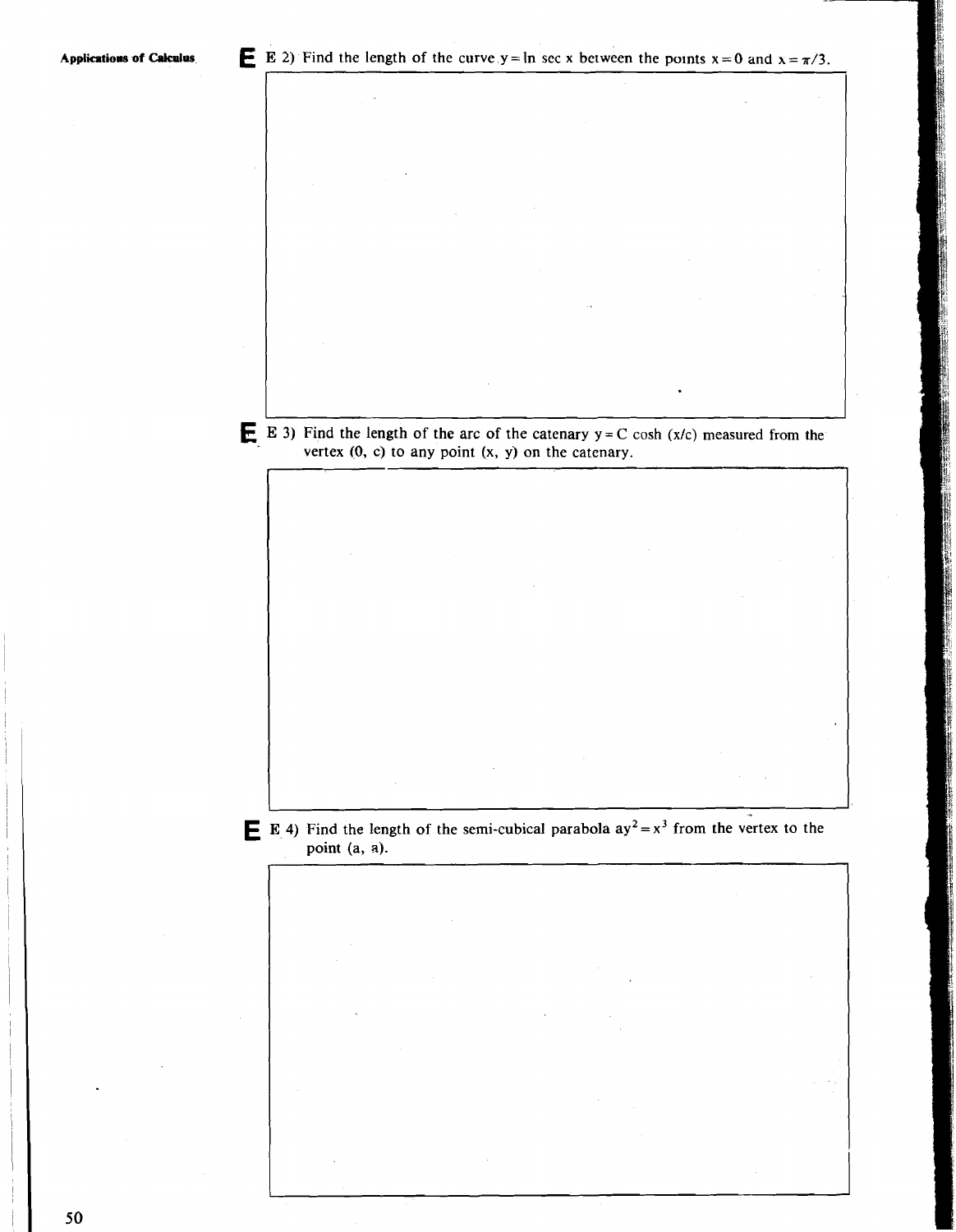医肠腹部 医不

 $a(ln2 + 15/16)$ .



In the next sub-section we shall consider curves whose equations are expressed in the parametric form.

# **16.2.2 Parametric Form**

Sometimes the equation of a curve cannot be written either in the form  $y = f(x)$  or In the form  $x = g(y)$ . A common example is a circle  $x^2 + y^2 = a^2$ . In such cases we try to write the equation of the curve in the parametric form. For example, the above circle can be represented by the pair of equations  $x = a \cos t$ ,  $y = a \sin t$ . Here we shall derive a formula to find the length of a curve given by a pair of parametric equations.

Let  $x = \phi(t)$ ,  $y = \psi(t)$ ,  $\alpha \le t \le \beta$  be the equation of a curve in parametric form. As in the previous sub-section, we assume that the functions  $\phi$  and  $\psi$  are both derivable and have continuous derivatives  $\phi'$  and  $\psi'$  on the interval [ $\alpha$ ,  $\beta$ ]. We **have the set of**  $\theta$ 

$$
\frac{dx}{\circ dt} = \phi'(t), \text{ and } \frac{dy}{dt} = \psi'(t).
$$

derivable and have continuou<br>have<br> $\frac{dx}{dt} = \phi'(t)$ , and  $\frac{dy}{dt} = t$ <br>Hence,  $\frac{dy}{dx} = \frac{\psi'(t)}{\phi'(t)}$ , and

AW 2004 C. Tour C. C. The

=  $\sqrt{\left[\phi'(t)\right]^2 + \left[\psi'(t)\right]^2}$  (we assume that  $\phi'(t) \neq 0$ ).

Now, using (3), we obtain the length

$$
L = \int_{\frac{t-\phi(s)}{t-\phi(t)}}^{\frac{x-\phi(\beta)}{x-\phi(\alpha)}} \sqrt{1+\left(\frac{dy}{dx}\right)^2} dx
$$
  

$$
= \int_{t-\alpha}^{t-\beta} \sqrt{[\phi'(t)]^2 + [\psi'(t)]^2} \frac{\phi'(t)}{\phi'(t)} dt
$$
  
Thus, 
$$
L = \int_{t-\alpha}^{\beta} \sqrt{[\phi'(t)]^2 + [\psi'(t)]^2} dt
$$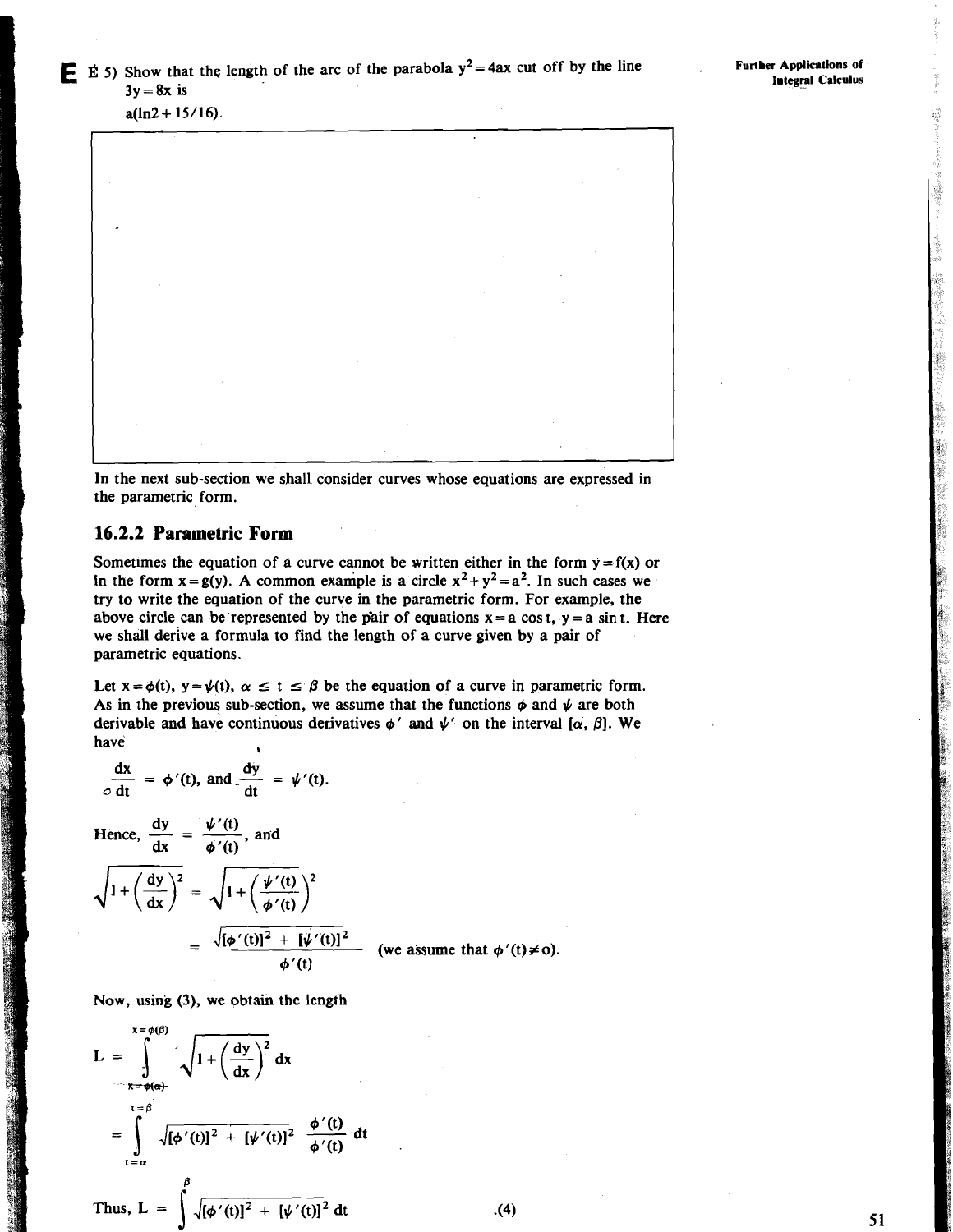**Applications. of Calculus** The following example shows that sometimes it is more convenient to express the equation of a given curve in the parametric form in order to find its length.

Example 2: Let us find the whole length of the curve

$$
\left(\frac{x}{a}\right)^{2/3} + \left(\frac{y}{b}\right)^{2/3} = 1.
$$

By substitution, you can easily check that  $x = a \cos^3 t$ ,  $y = b \sin^3 t$  is the parametric form of the given curve. The curve lies between the lines  $x = \pm a$  and  $y = \pm b$ since  $-1 \le \cos t \le 1$ , and  $-1 \le \sin t \le 1$ . The curve is symmetrical about both the axes since its equation remains unchanged if we change the signs of x and y. The value  $t = 0$  corresponds to the point (a, 0) and  $t = \pi/2$  corresponds to the point **(0,** b). By applying the curve tracing methods discussed in Unit 9 we can draw this curve (see Fig. 3).





Since the curve is symmetrical about both axes, the total length of the curve is four times its length in the first quadrant.<br>Now,  $\frac{dx}{dt} = -3a \cos^2 t \sin t$ ;  $\frac{dy}{dt} = 3b \sin^2 t \cos t$ four times its length in the first quadrant.

Now, 
$$
\frac{dx}{dt} = -3a \cos^2 t \sin t
$$
;  $\frac{dy}{dt} = 3b \sin^2 t \cos t$   

$$
\left(\frac{dx}{dt}\right)^2 + \left(\frac{dy}{dt}\right)^2 = 9 \sin^2 t \cos^2 t \left(a^2 \cos^2 t + b^2 \sin^2 t\right)
$$

Hence, the length of the curve is

$$
L = 4 \int_{0}^{\frac{\pi}{2}} 3 \sin t \cos t \sqrt{a^2 \cos^2 t + b^2 \sin^2 t} dt
$$
  
= 12 \int\_{0}^{\frac{\pi}{2}} \sin t \cos t \sqrt{a^2 \cos^2 t + b^2 \sin^2 t} dt

Putting  $u^2 = a^2 \cos^2 t + b^2 \sin^2 t$ , we obtain

$$
2u = (2b2 - 2a2) \sin t \cos t \frac{dt}{du},
$$

and the limits  $t = 0$ ,  $t = \pi/2$  correspond to  $u = a$ ,  $u = b$ , respectively.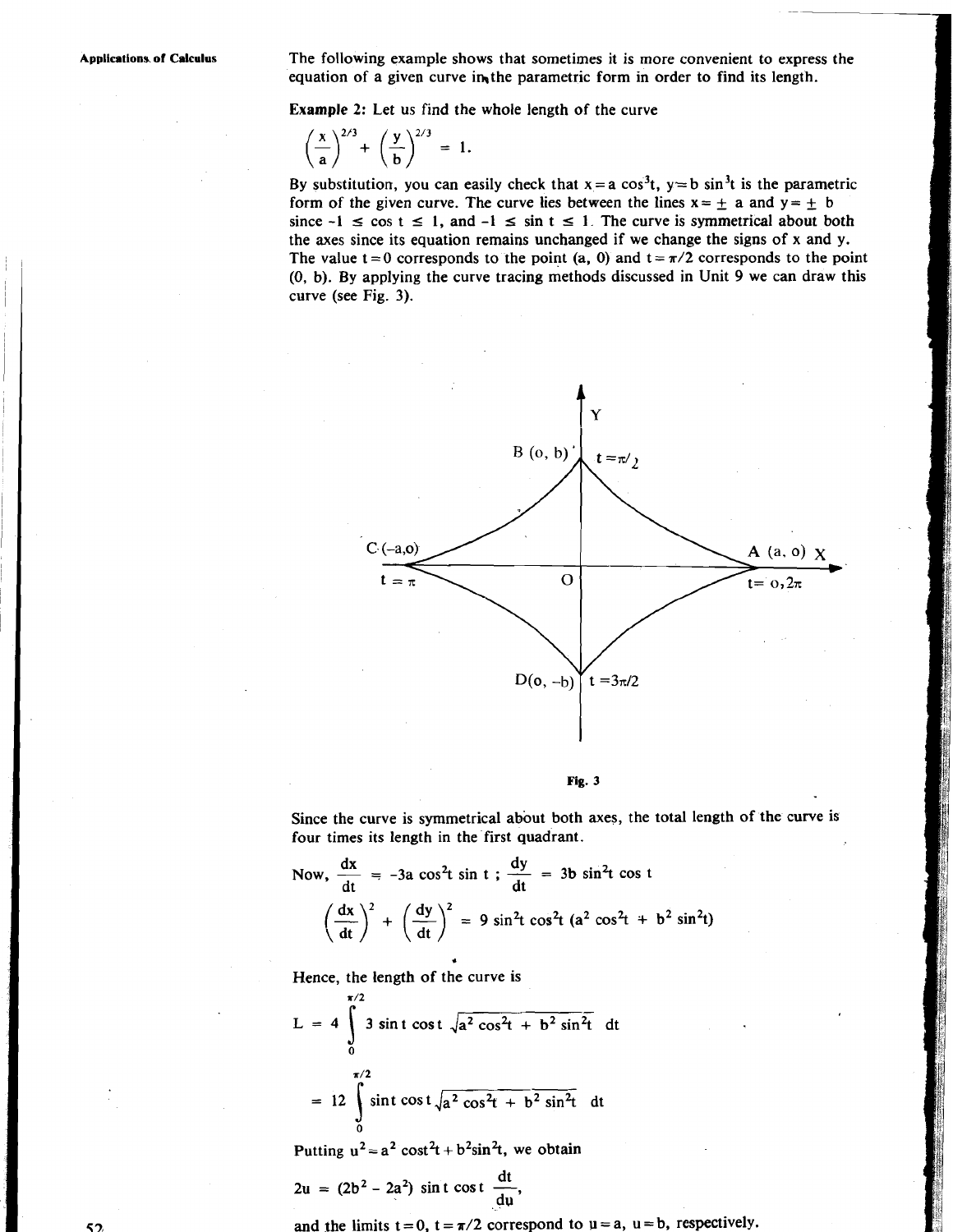Thus, we have

$$
L = 12 \int_{a}^{b} \frac{u^2 du}{b^2 - a^2} = \frac{12}{b^2 - a^2} \left[ \frac{u^3}{3} \right]_{a}^{b}
$$

$$
= \frac{12}{b^2 - a^2} \cdot \frac{b^3 - a^3}{3} = \frac{4(a^2 + b^2 + ab)}{a + b}
$$

Vow you can apply equation (4) to solve these exercises.

**E <sup>E</sup>**6) Find the length of the cycloid  $x = a(\theta - \sin \theta)$ ;  $y = a(1 - \cos \theta)$ 

**E** E 7) Show that the length of the arc of the curve  $x=e^{t}\sin t$ ,  $y=e^{t}\cos t$  from  $t=0$  to  $t=\pi/2$  is  $\sqrt{2}(e^{\pi/2}-1)$ .

# **16.2.3 Polar Form**

In this sub-section we shall consider the case of a curve whose equation is given in the polar form.

Let  $r = f(\theta)$  determine a curve as  $\theta$  varies from  $\theta = \alpha$  to  $\theta = \beta$ , i.e., the function f is defined in the interval  $[\alpha, \beta]$  (see Fig. 4). As before, we assume that the function f is derivable and its derivative f' is continuous on  $[\alpha, \beta]$ . This assumption ensures that the curve represented by  $r = f(\theta)$  is rectifiable.

.A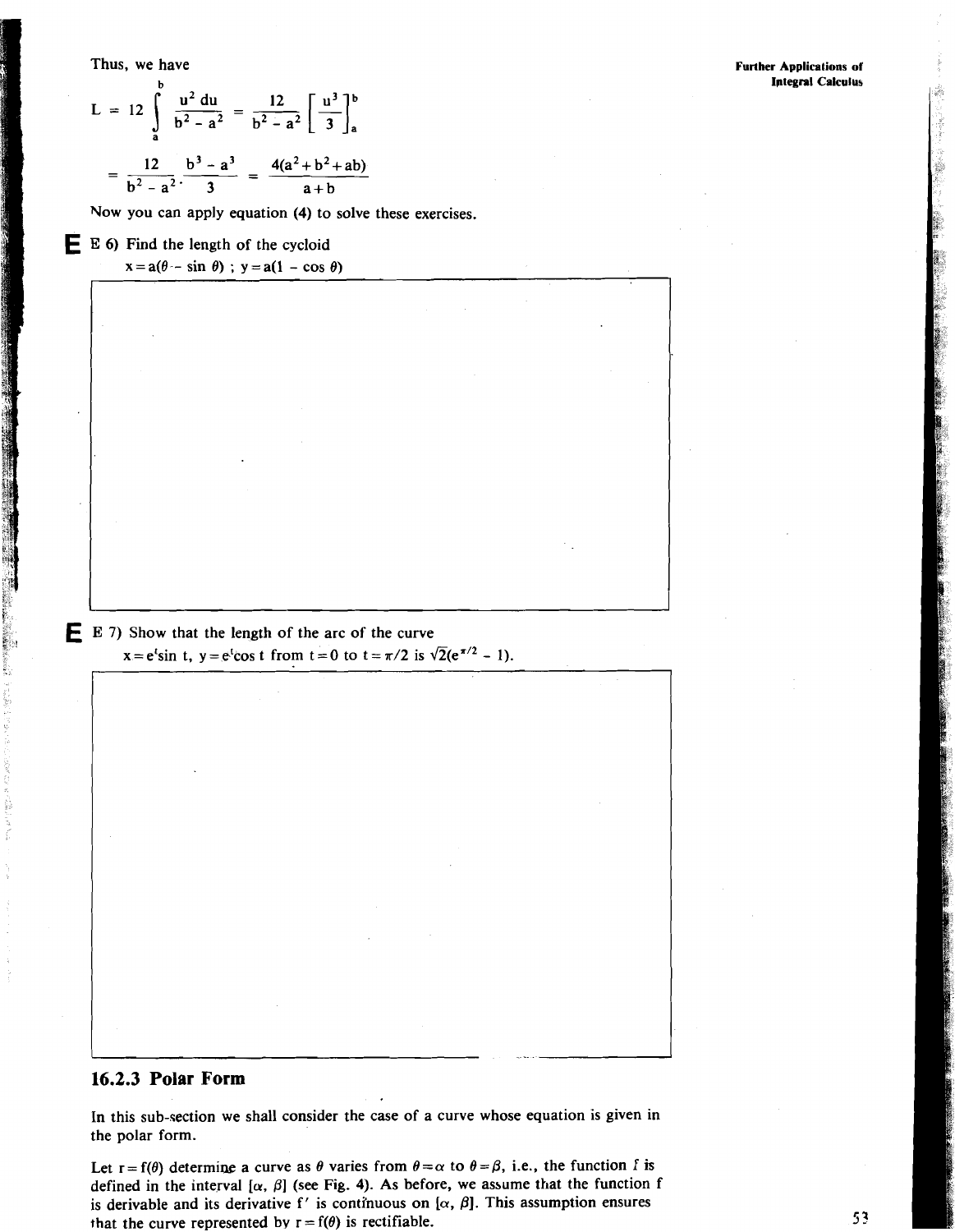

Transforming the given equations into Cartesian coordinates by taking  $x = r \cos \theta$ ,  $y = r \sin \theta$ , we obtain  $x = f(\theta) \cos \theta$ ,  $y = f(\theta) \sin \theta$ .

Now we proceed as in the case of parametric equations, and get.

 $\overline{\phantom{a}}$ 

$$
\sqrt{1 + \left(\frac{dy}{dx}\right)^2} = \frac{\sqrt{\left(\frac{dx}{d\theta}\right)^2 + \left(\frac{dy}{d\theta}\right)^2}}{dx/d\theta}
$$

Hence, the length of the arc of the curve  $r = f(\theta)$  from  $\theta = \alpha$  to  $\theta = \beta$  is given by

$$
L = \int_{x = f(a) \cos \alpha} \sqrt{1 + \left(\frac{dy}{dx}\right)^2} dx = \int_{\alpha}^{\beta} \sqrt{\left(\frac{dx}{d\theta}\right)^2 + \left(\frac{dy}{d\theta}\right)^2} d\theta,
$$

changing the variable x to  $\theta$ .

$$
\int_{x = f(\alpha) \cos \alpha} \sqrt{1 + (\overline{dx})^2} dx = \int_{\alpha} \sqrt{(\overline{d\theta})^2 + (\overline{d\theta})^2} dx
$$
\nchanging the variable x to  $\theta$ .  
\n
$$
= \int_{\alpha}^{\beta} \sqrt{[f'(\theta) \cos \theta - f(\theta) \sin \theta]^2 + [f'(\theta) \sin \theta + f(\theta) \cos \theta]^2} d\theta
$$
\n
$$
= \int_{\alpha}^{\beta} \sqrt{[f(\theta)^2 + [f'(\theta)]^2} d\theta
$$
\n
$$
= \int_{\alpha}^{\beta} \sqrt{r^2 + (\frac{dr}{d\theta})^2} d\theta
$$
\n....(5)

We shall apply this formula to find the length of the curve in the following example.

**Example 3:** To find the perimeter of the cardioid  $r = a(1 + \cos \theta)$  we note that the curve is symmetrical about the initial line (Fig. 5). Therefore its perimeter is double the length 'of the arc of the curve lying above the x-axis.



$$
\text{Now, } \frac{\text{d}r}{\text{d}\theta} = -a \sin \theta. \text{ Hence, we have}
$$

$$
L = 2 \int \sqrt{r^2 + \left(\frac{dr}{d\theta}\right)^2} d\theta = 2a \int \sqrt{(1 + \cos \theta)^2 + \sin^2 \theta} d\theta
$$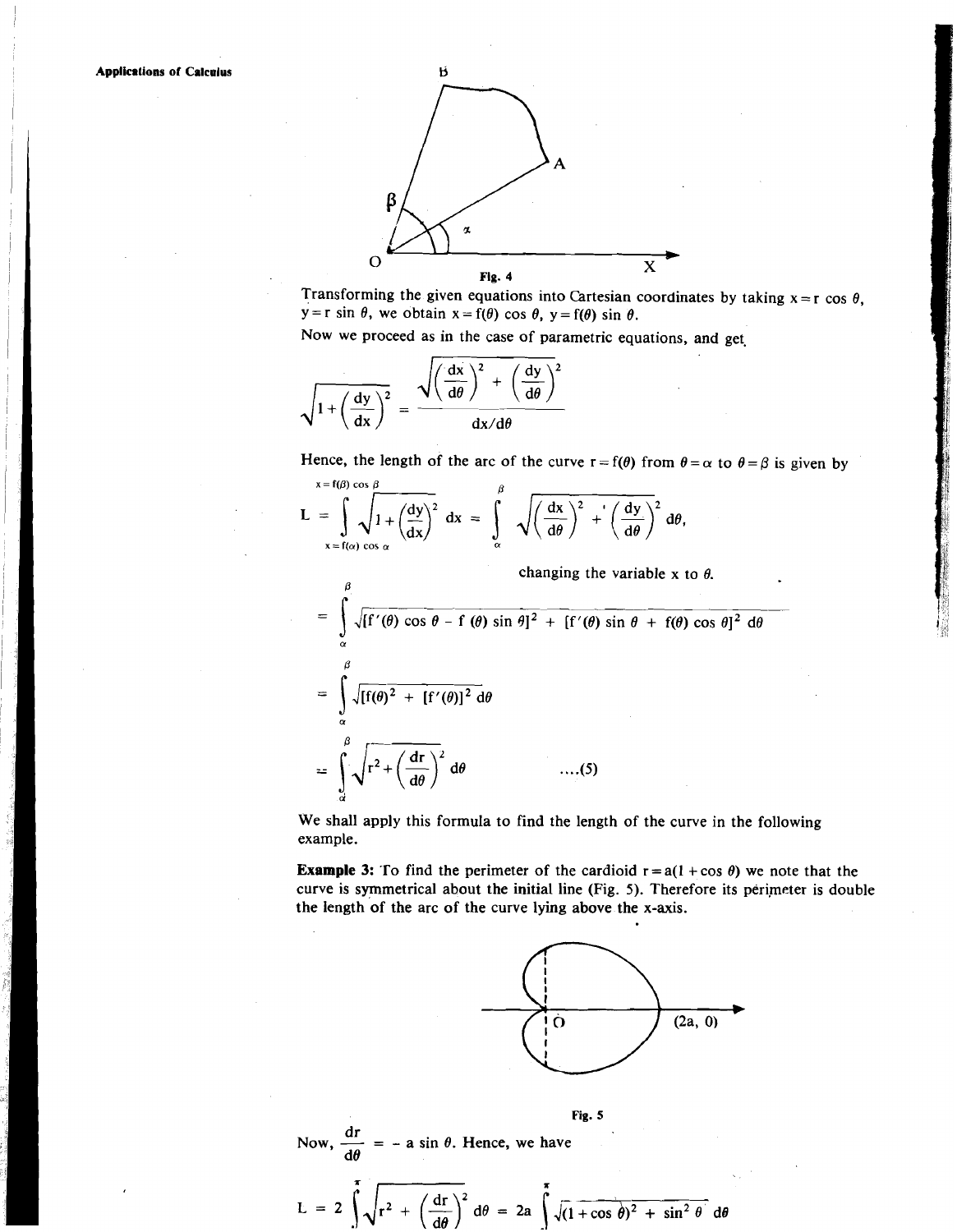$$
= 2a \int_{0}^{1} \sqrt{2(1 + \cos \theta)} d\theta = 4a \int_{0}^{1} \cos \frac{\theta}{2} d\theta
$$
  
= 4a  $\left[ 2 \sin \frac{\theta}{2} \right]_{0}^{1} = 8a$ .  
In this section we have derived and applied the formulas for finding the length of

a curve when its equation is given in either of the three forms: Cartesian, parametric or polar. Let us summarise our discussion in the following table.

#### **Table 1: Length of ap arc of a curve**



Using this table you will be able to solve these exercises now.

**E E** 8) Find the length of the curve  $r = a \cos^3(\theta/3)$ .

**r** 



 $\frac{1+\cos\theta}{2} = \cos^2\frac{\theta}{2}$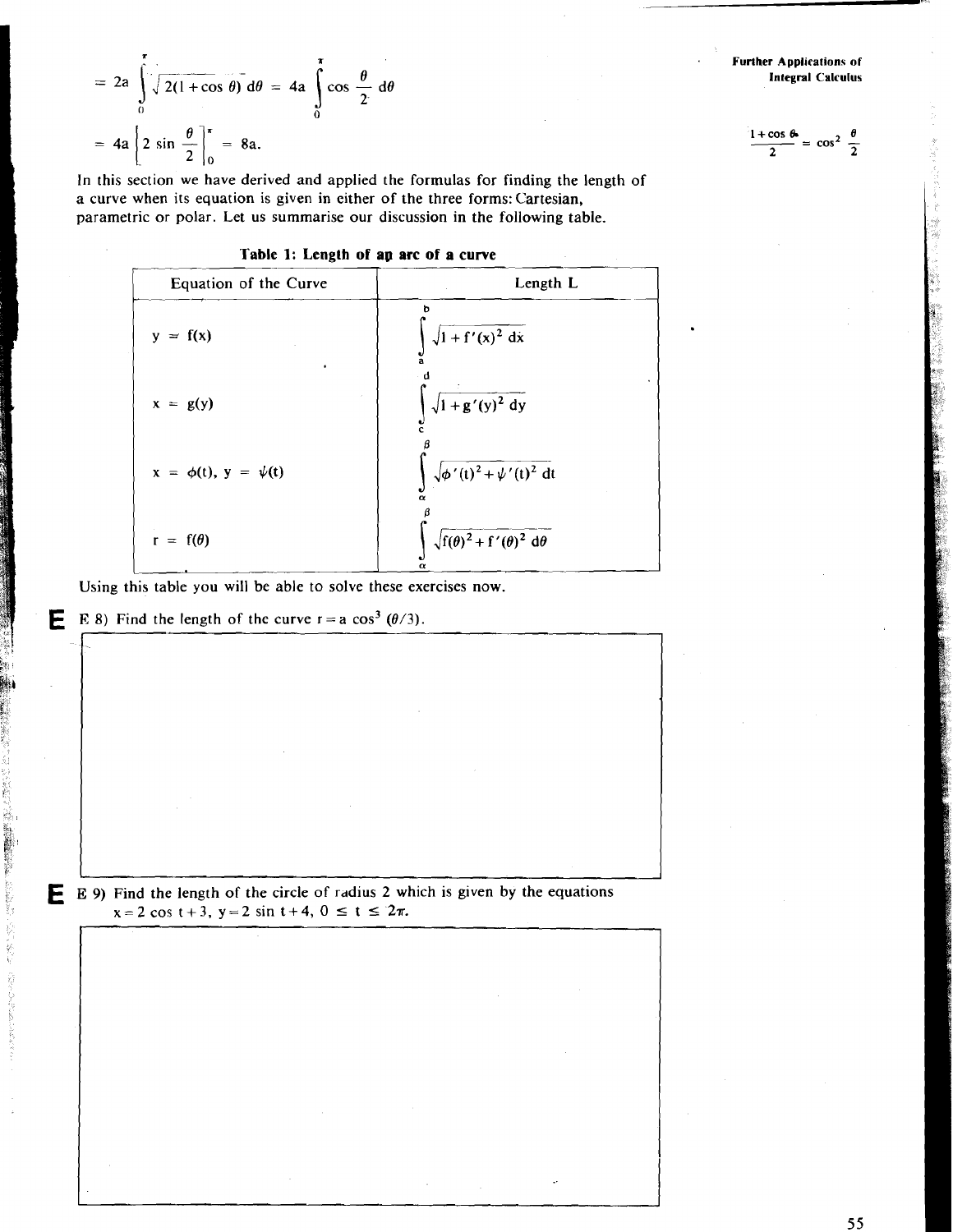**Applications of Calculus E** E 10) Show that the arc of the upper half of the curve  $r = a(1 - \cos \theta)$  is bisected by  $\theta = 2\pi/3$ . **E** E 11) Find the length of the curve  $r = a(\theta^2 - 1)$  from  $\theta = \theta^{-1}$  to  $\theta = 1$ - **-A 16.3 VOLUME OF A SOLID OF REVOLUTION** 

Until now, in this course. we were concerned with only plane curves and regions. In this section we shall see how our knowledge of integration can be used to find the volumes of certain solids. Look at the plane region in Fig. 6(a). It is bounded by  $x = a$ ,  $x = b$ ,  $y = f(x)$  and the x-axis. If we rotate this plane region about the x-axis, we get a solid. See Fig. 6(b).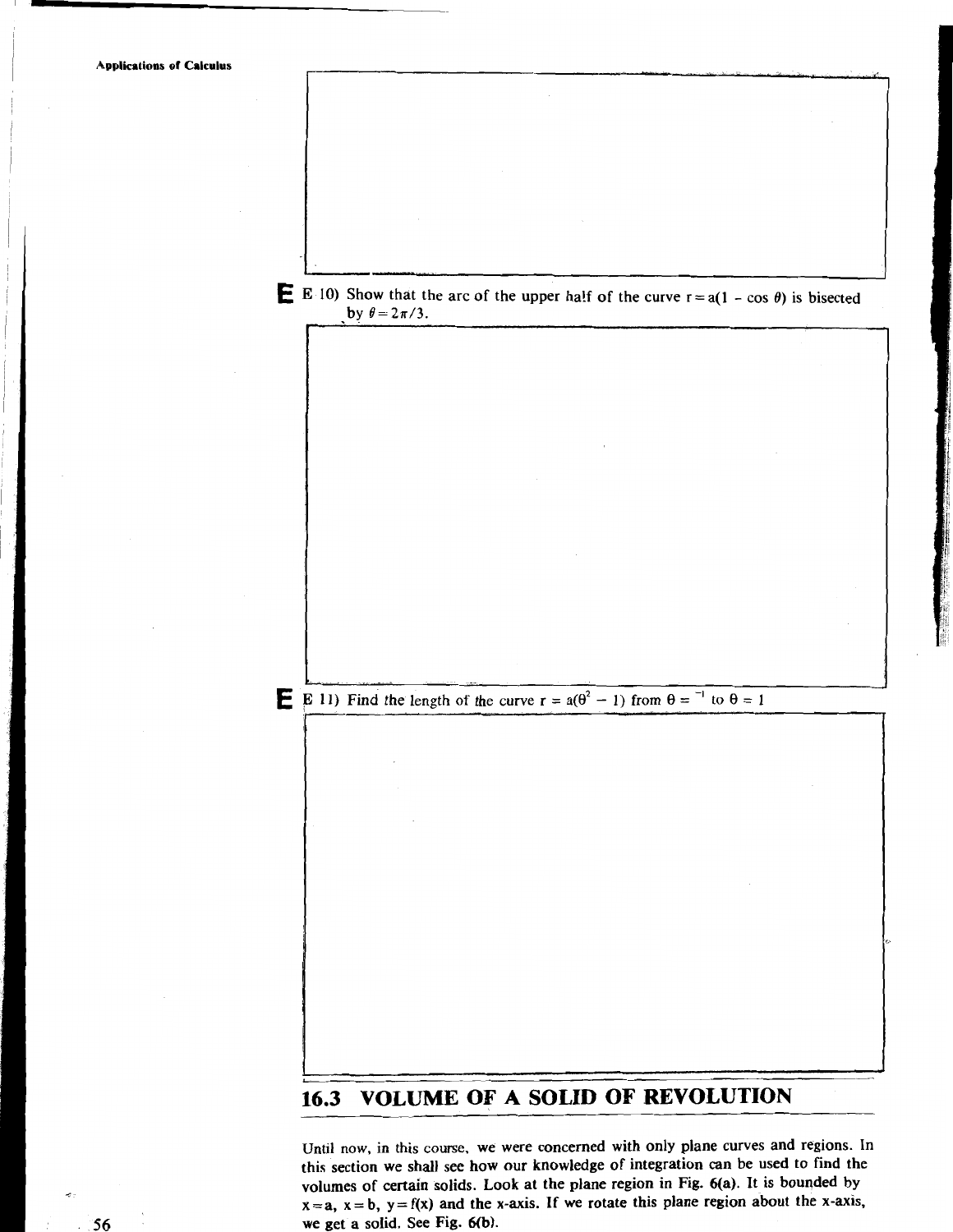**Further Applications of Integral Calculus** 



Such solids are called solids of revolution. Fig. 7(a) and Fig. 7(b) show two more examples of solids of revolution.



The solid in Fig. 7(a) is obtained by revolving the region ABCQ around the y-axis. The solid of revolution in Fig. **7(b)** differs from the others in that its axis of rotation does not form a part of the boundary of the plane region PQRS which is rotated.

We see many examples of solids of revolution in every day life. The various kinds of pots made by a potter using his wheel are solids of revolution. See Fig. 8(a). Some objects manufactured with the help of lathe machines are also solids of revolution. See Fig. 8(b).

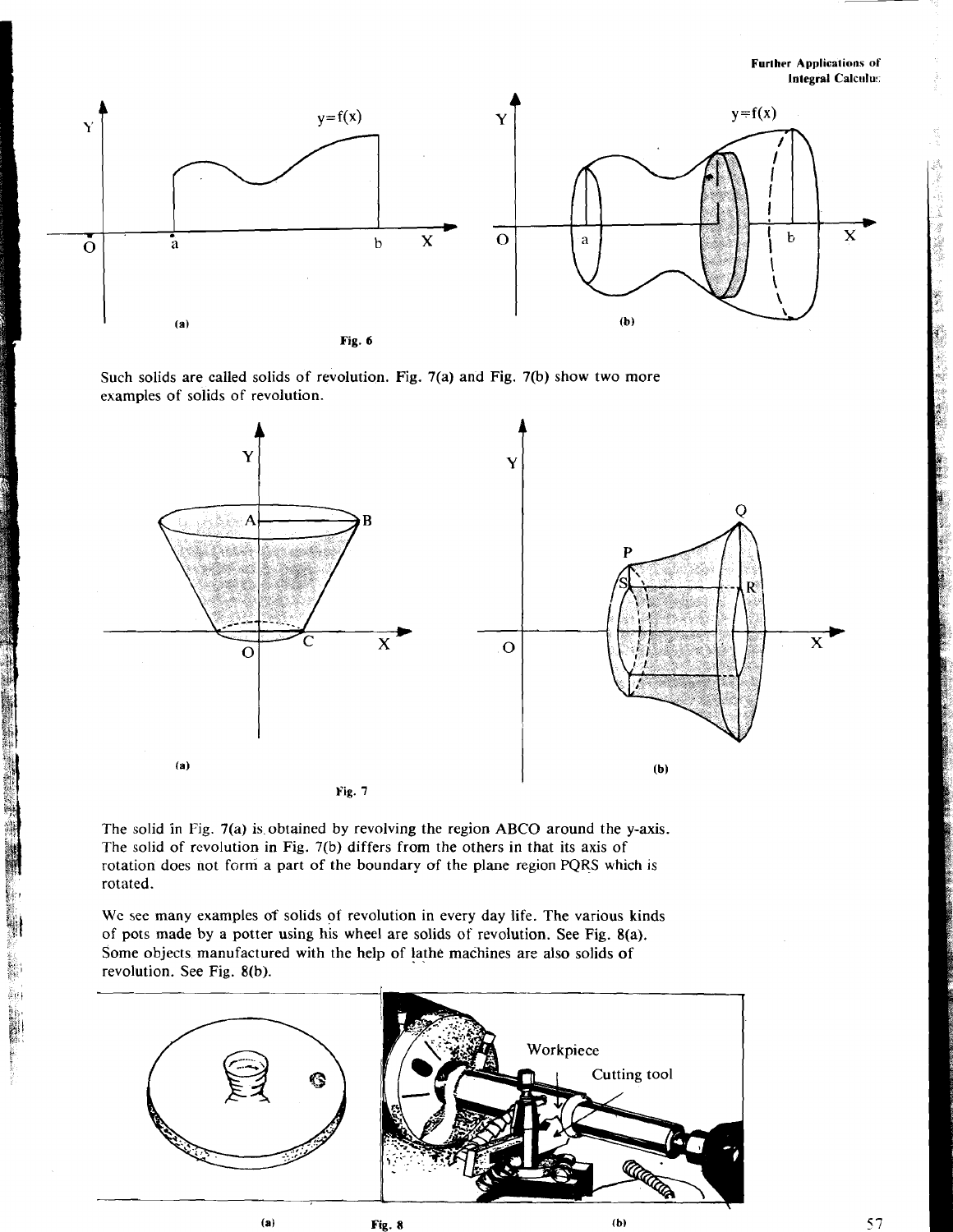Applications of Calculus **Now, let us try to find the volume of a solid of revolution. The method which we** are going to use is called the method of slicing. The reason for this will be clear in l a few moments.

> Let  $T_n = \{a = x_0 < x_1 < x_2 < \ldots < x_{n-1}, x_n = b\}$  be a partition of the interval [a, b] into n sub-intervals.



Let  $\Delta x_i$  denote the length of the ith sub-interval  $[x_{i-1}, x_i]$ . Further, let P and Q be the points on the curve,  $y = f(x)$  corresponding to the ordinates  $x = x_{i-1}$  and  $x = x_i$ , respectively. Then, as the curve revolves about the x-axis, the shaded strip PQNM (Fig. 9(a)) generates a disc of thickness  $\Delta x_i$ . In general, the ordinates PM and QN may not be of equal length. Hence, the disc is actually the frustum of a cone with its volume  $\Delta v_i$ , lying between  $\pi$  PM<sup>2</sup>MN and  $\pi$  QN<sup>2</sup>MN, that is, between

$$
\pi \left[f(x_{i-1})\right]^2 \Delta x_i \text{ and } \pi \left[f(x_i)\right]^2 \Delta x_i \qquad \text{(Fig. 9(b) and (c))}
$$

If we assume that f is a continuous function on [a, b], we can apply the intermediate value theorem (Theorem 7, Unit 2, also see margin remark), and express this volume as

 $\Delta v_i = \pi \{f(t_i)\}^2$   $\Delta x_i$ , where  $t_i$  is a suitable point in the interval  $[x_{i-1}, x_i]$ . Now summing up over all the discs, we obtain

$$
V_n = \sum_{i=1}^n \Delta v_i = \sum_{i=1}^n \pi [f(t_i)]^2 \Delta x_i, \quad x_{i-1} \le t_i \le x_i, \text{ as an approximation}
$$

to the volume of the solid of revolution. As we have observed earlier while defining a definite integral, the approximation gets better as the partition  $P_n$  gets finer and finer and  $\Delta x$ , tends to zero. Thus, we get the volume of the solid of revolution as

$$
V = \lim_{n \to \infty} V_n = \lim_{n \to \infty} \sum_{i=1}^n \pi [f(t_i)]^2 \Delta x_i
$$
  
=  $\pi \int_a^b [f(x)]^2 dx = \pi \int_a^b y^2 dx$  ...(6)

We shall use this formula to find the volume of the solid described in the following example.

Example 4: Let us find the volume of the solid of revolution formed when the arc of the parabola  $y^2 = 4ax$  between the ordinates  $x = 0$ , and  $x = a$  is revolved about its axis. The solid of revolution is the parabolic cap in Fig. 10.

The volume V of the cap is given by

$$
V = \int_{0}^{\infty} \pi y^2 dx = \pi \int_{0}^{\infty} 4ax dx = 4\pi a \left[ \frac{x^2}{2} \right]_{0}^{a} = 2\pi a^3
$$

 $\pi$ PM<sup>2</sup>. MN is the volume of the disc with radius PM and thickness MN.

 $\pi QN^2MN$  is the volume of the .disc with radius QN and thickness MN.

If f is continuous.on [a, b],  $f(a) = c$  and  $f(b) = d$ , and  $z$  lies between c and d, then  $3x_0 \in$ **]** a, b [ s.t.  $f(x_0) = z$ .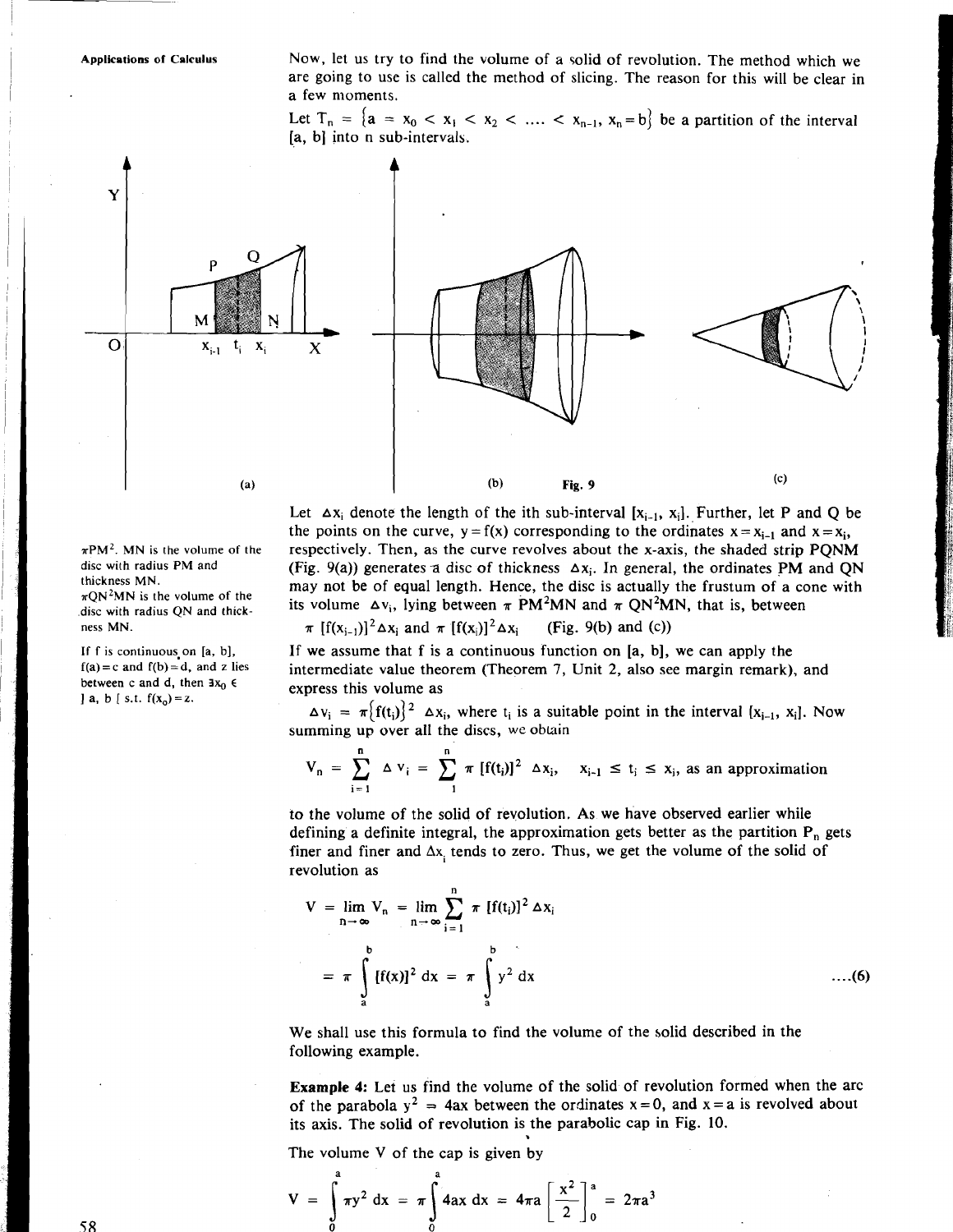#### **Further Applications of Integral Calculus**



Our next example illustrates a slight modification of Formula (6) to find the volume of a solid obtained by revolving a plane region about the y-axis.

**Example 5:** Suppose the ellipse  $\frac{x^2}{a^2} + \frac{y^2}{b^2} = 1$ ,  $(a > b)$  is revolved about the minor axis, AB (see Fig. 11). Let us find the volume of the solid generated.

In this case the axis of rotation is the y-axis. The area revolved about the y-axis is shown by the shaded region in Fig. **11.** You will agree that we need to consider only the area to the right of the y-axis.



To find the volume of this solid we interchange x and y in (6) and get

$$
V = \int_{-b}^{b} \pi x^2 dy = \int_{-b}^{b} \pi a^2 \left(1 - \frac{y^2}{b^2}\right) dy, \text{ since } x^2 = a^2 \left(1 - \frac{y^2}{b^2}\right).
$$
  
=  $2\pi a^2 \int_{0}^{b} \left(1 - \frac{y^2}{b^2}\right) dy$  since  $1 - \frac{y^2}{b^2}$  is an even function of y.  
=  $2\pi a^2 \left[y - \frac{y^3}{3b^2}\right]_{0}^{b}$   
=  $\frac{4}{3} \pi a^2 b$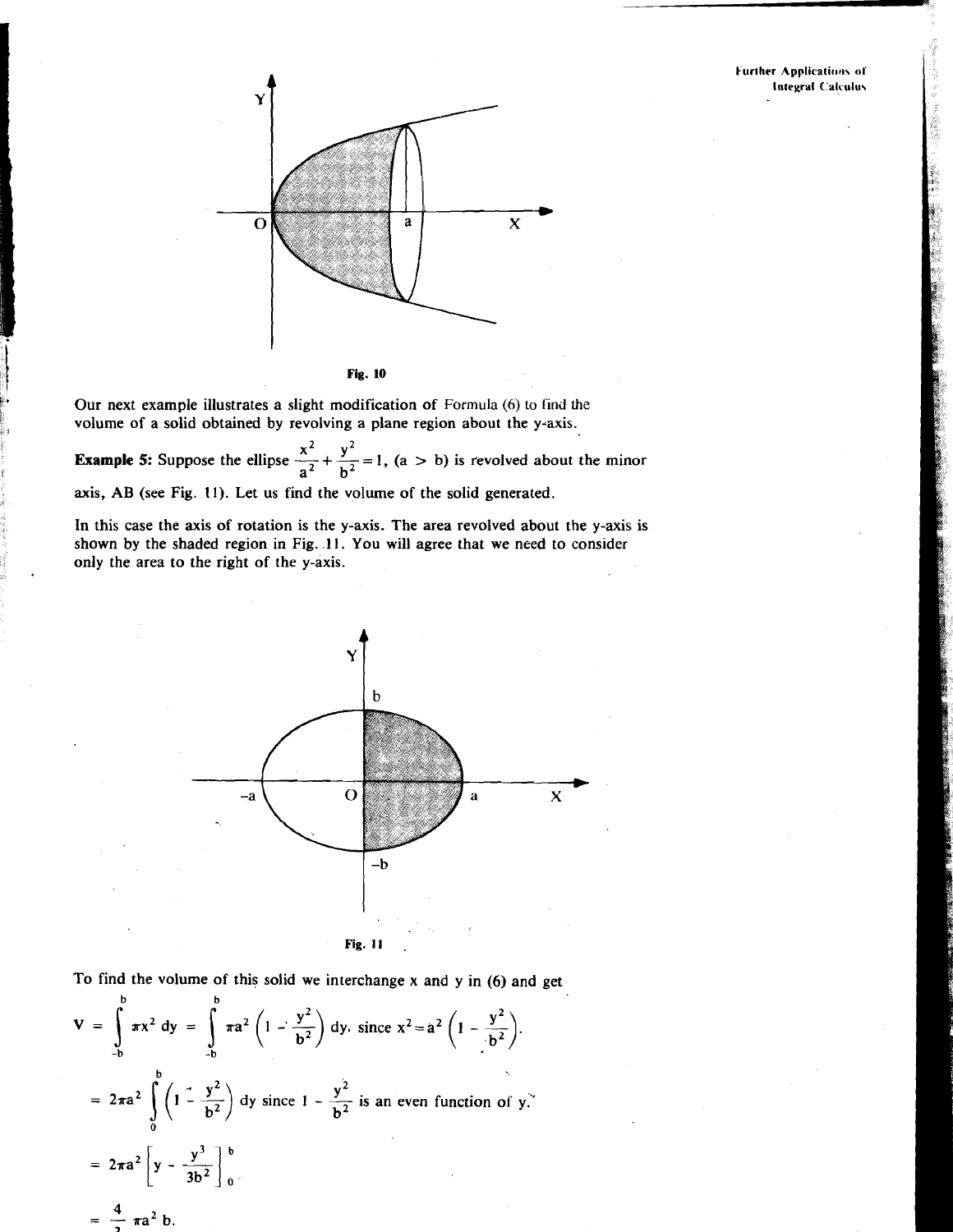Applications of **Calculus We** can also modify Formula (6) to apply to curves whose equations are given in the parametric or polar forms. Let us tackle these one by one.

#### **Parametric Form**

If a curve is given by  $x = \phi(t)$ ,  $y = \psi(t)$ ,  $\alpha \le t \le \beta$ , then the volume of the solid of revolution about the x-axis can be found by substituting x and y in Formula (6) by  $\phi(t)$  and  $\psi(t)$ , respectively. Thus,

$$
V = \pi \int_{\alpha}^{\beta} [\psi(t)]^2 \frac{dx}{dt} dt
$$
  
or 
$$
V = \pi \int_{\alpha}^{\beta} [\psi(t)]^2 \phi'(t) dt.
$$

We'll now derive the formula for curves given by polar equations.

#### **Polar Form**

Suppose a curve is given by  $r = f(\theta)$ ,  $\theta_1 \le \theta \le \theta_2$ . The volume of the solid generated by rotating the area bounded by  $x = a$ ,  $x = b$ , the x-axis and  $r = f(\theta)$  about the x-axis is

$$
V = \pi \int_{\theta_1}^{\theta_2} (r \sin \theta)^2 \frac{d}{d\theta} (r \cos \theta) d\theta
$$
  
Thus, 
$$
V = \pi \int_{\theta_1}^{\theta_2} [f(\theta) \sin \theta]^2 [f'(\theta) \cos \theta - f(\theta) \sin \theta] d\theta
$$

Let's use this formula to find the volume of the solid generated by a cardioid about its initial line.

**Example 6:** The cardioid shown in Fig. 12 is given by  $r = a(1 + \cos \theta)$ .





The points A and O correspond to  $\theta = 0$  and  $\theta = \pi$ , respectively. Here, again, we need to consider only the part of the cardioid above the initial line. Thus,

The points A and O correspond to 
$$
\theta = 0
$$
 and  $\theta = \pi$ , respectively. Here  
need to consider only the part of the cardioid above the initial line. 7  

$$
V = \int_{\pi}^{0} \pi (r \sin \theta)^{2} \frac{d}{d\theta} (r \cos \theta) d\theta
$$

$$
= \pi a^{3} \int_{0}^{\pi} (1 + \cos \theta)^{2} \sin^{3} \theta (1 + 2 \cos \theta) d\theta, \text{ since } r = a(1 + \cos \theta)
$$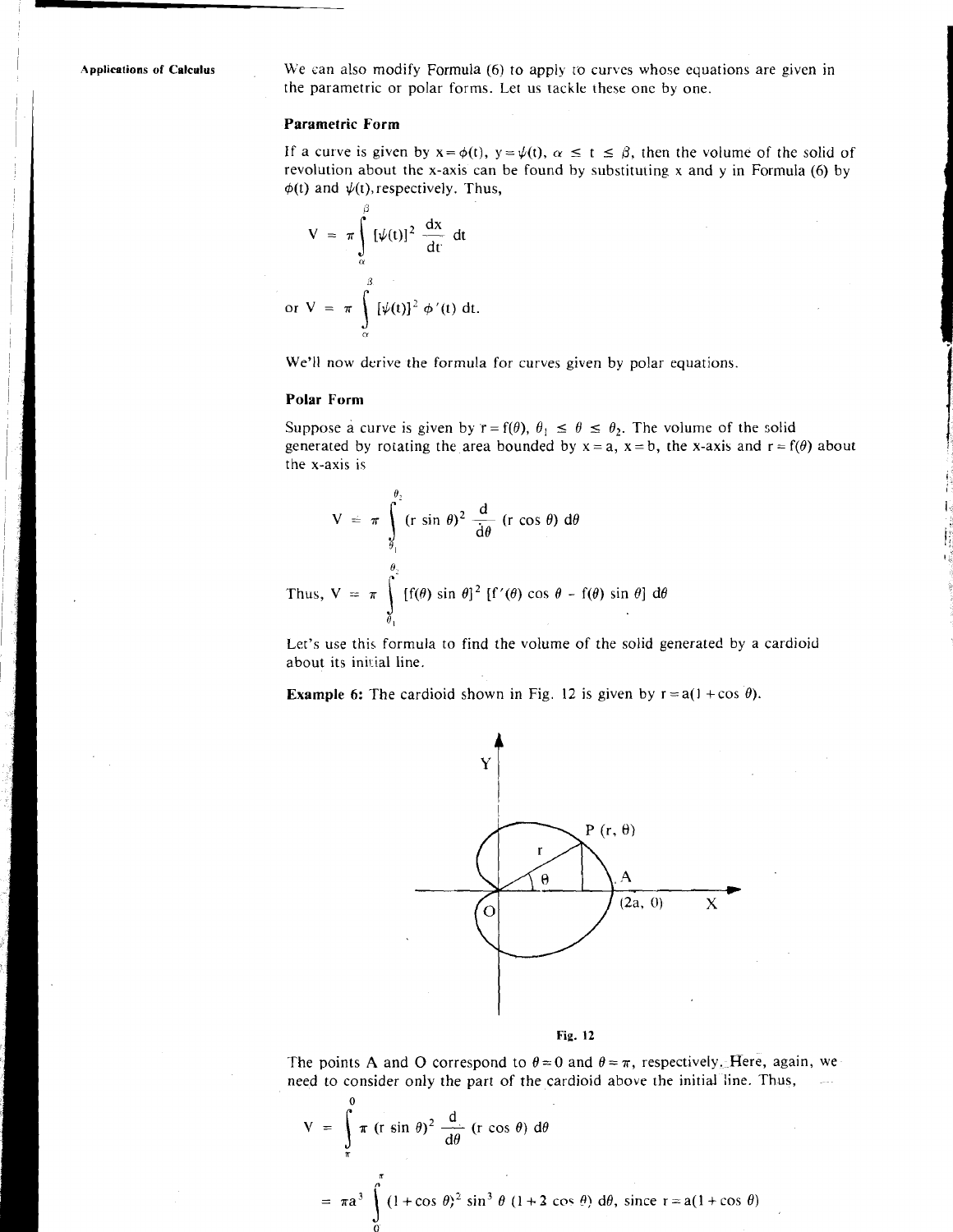Further Applications of **Integral Calculus** 

$$
= \pi a^3 \int_0^{\pi} 8 \sin^3 \frac{\theta}{2} \cos^3 \frac{\theta}{2} 4 \cos^4 \frac{\theta}{2} \left( 4 \cos^2 \frac{\theta}{2} - 1 \right) d\theta
$$
  

$$
= 128\pi a^3 \int_0^{\pi} \sin^3 \frac{\theta}{2} \cos^9 \frac{\theta}{2} d\theta - \frac{32\pi a^3}{2} \int_0^{\pi} \sin^3 \frac{\theta}{2} \cos^7 \frac{\theta}{2} d\theta
$$
  

$$
= 256\pi a^3 \int_0^{\pi/2} \sin^3 \phi \cos^9 \phi d\phi - 64\pi a^3 \int_0^{\pi/2} \sin^3 \phi \cos^7 \phi d\phi, \text{ where } \phi = \theta/2
$$
  

$$
= \frac{64\pi a^3}{15} - \frac{8\pi a^3}{5} \text{ on applying a reduction formula from Unit 12.}
$$

In all the examples that we have seen till now, the axis of rotation formed a boundary of the region which was rotated. Now we take an example in which the axis touches the region at only one point.

**Example** 7: Let us find the volume of the solid generated by revolving the region bounded by the parabolas  $y = x^2$  and  $y^2 = 8x$  about the x-axis. We have shown the area rotated and the solid in Fig. 13 (a) and (b), respectively.



Here, the required volume will be the difference betyeen the volume of the solid generated by the parabola  $y^2 = 8x$  and that of the solid generated by the parabola  $y = x^2$ .

Thus, 
$$
V = \pi \left[ \int_{0}^{2} 8x \, dx - \int_{0}^{2} x^4 \, dx \right]
$$
 =  $\pi \left[ 4x^2 - \frac{x^5}{5} \right]_{0}^{2} = \frac{48\pi}{5}$ 

Note the limits of integration.

Here, we list some exercises which you can solve by applying the formulas derived in this section.

**E** E 12) Find the volume of the right circular cone of height h and radius of the circular base r.

> (Hint: This cone will be generated by rotating the triangle bounded by the x-axis and the line  $v = (r/h)x$ .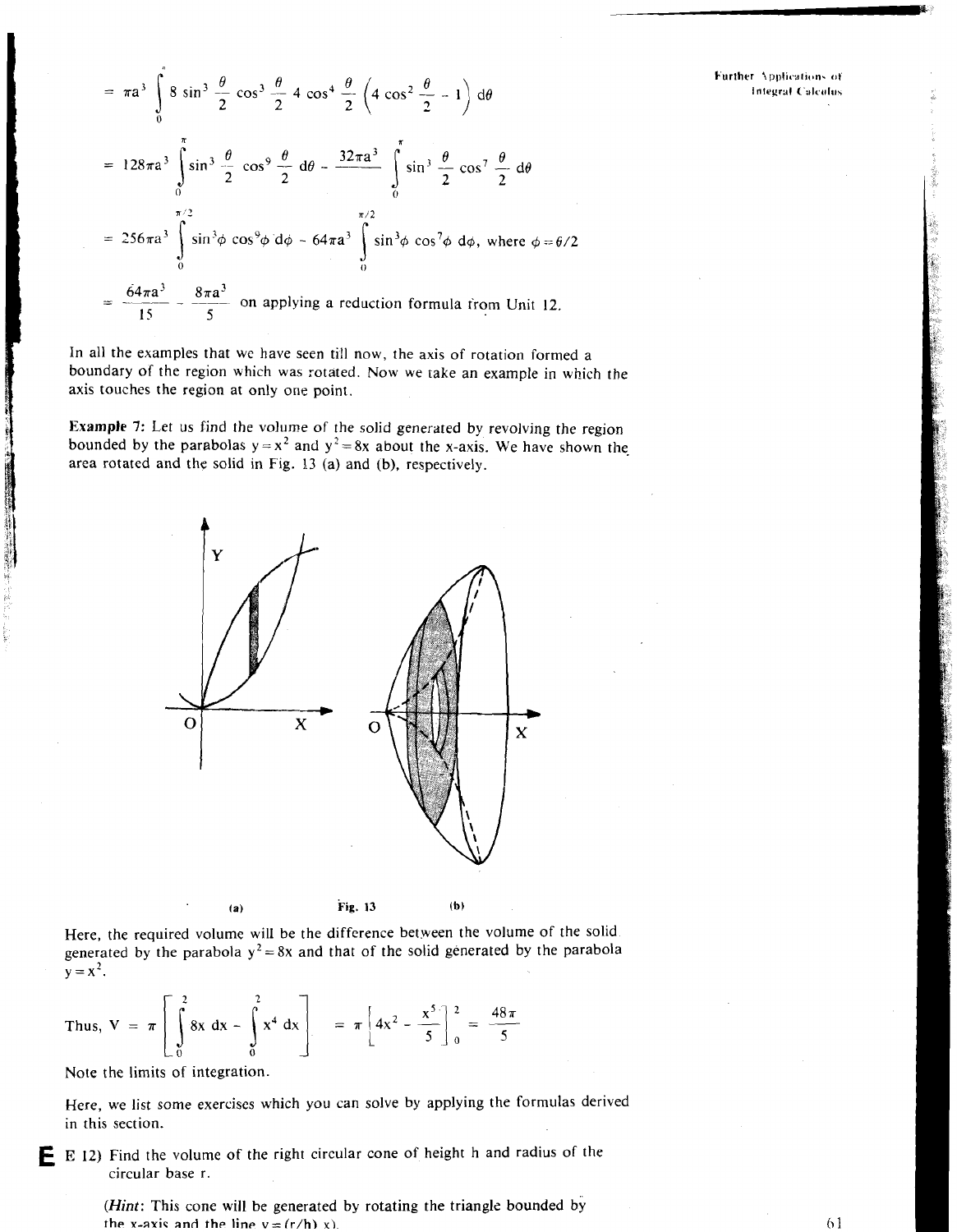**Applications of Calculus**  E 13) Show that the volume of the solid generated by revolving the curve  $x^{2/3} + y^{2/3} = a^{2/3}$  about the x-axis is  $32\pi a^{3}/105$ . **E** E 14) The arc of the cycloid  $x = a$  (t-sin t),  $y = a$  (1-cos t) in [0,  $2\pi$ ] is rotated about **the y-axis. Find the volume generated. (Caution: The rotation is about the y-axis.)** 62

I I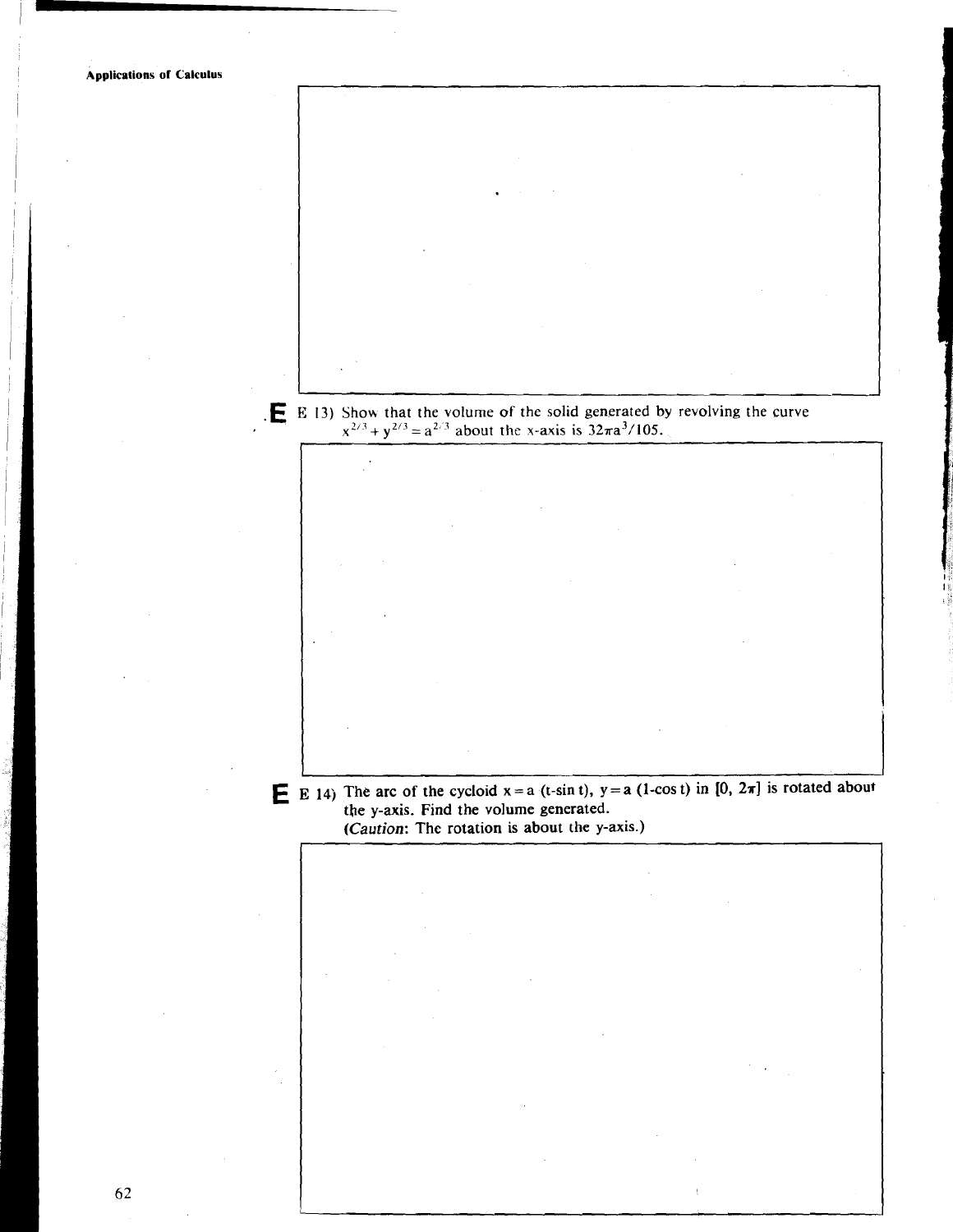**IL I**E 16) The semicircular region bounded by  $y-2 = \sqrt{9-x^2}$  and the line  $y = 2$  is rotated about the x-axis. Find the volume of the solid generated.

# **16.4 AREA OF SURFACE OF REVOLUTION**

Instead of rotating a plane region, if we rotate a curve about an x-axis, we shall get a surface-of revolution. In this section we shall find a formula for the area of such a surface. Let us start with the case when the equation of the curve is given in the Cartesian form.

## **Cartesian Form**

Suppose that the curve  $y = f(x)$  [Fig. 14] is rotated about the x-axis. To find the area of the generated surface, we consider a partition P<sub>n</sub> of the interval [a, b], namely, Suppose that the curve  $y = f(x)$  [Fig. 14] is rotated a<br>area of the generated surface, we consider a partition<br>namely,<br> $P_n = \{a = x_0 < x_1 < x_2 < \dots < x_{n-1} < x_n = b\}$ 

$$
P_n = \{a = x_0 < x_1 < x_2 < \dots < x_{n-1} < x_n = b\}
$$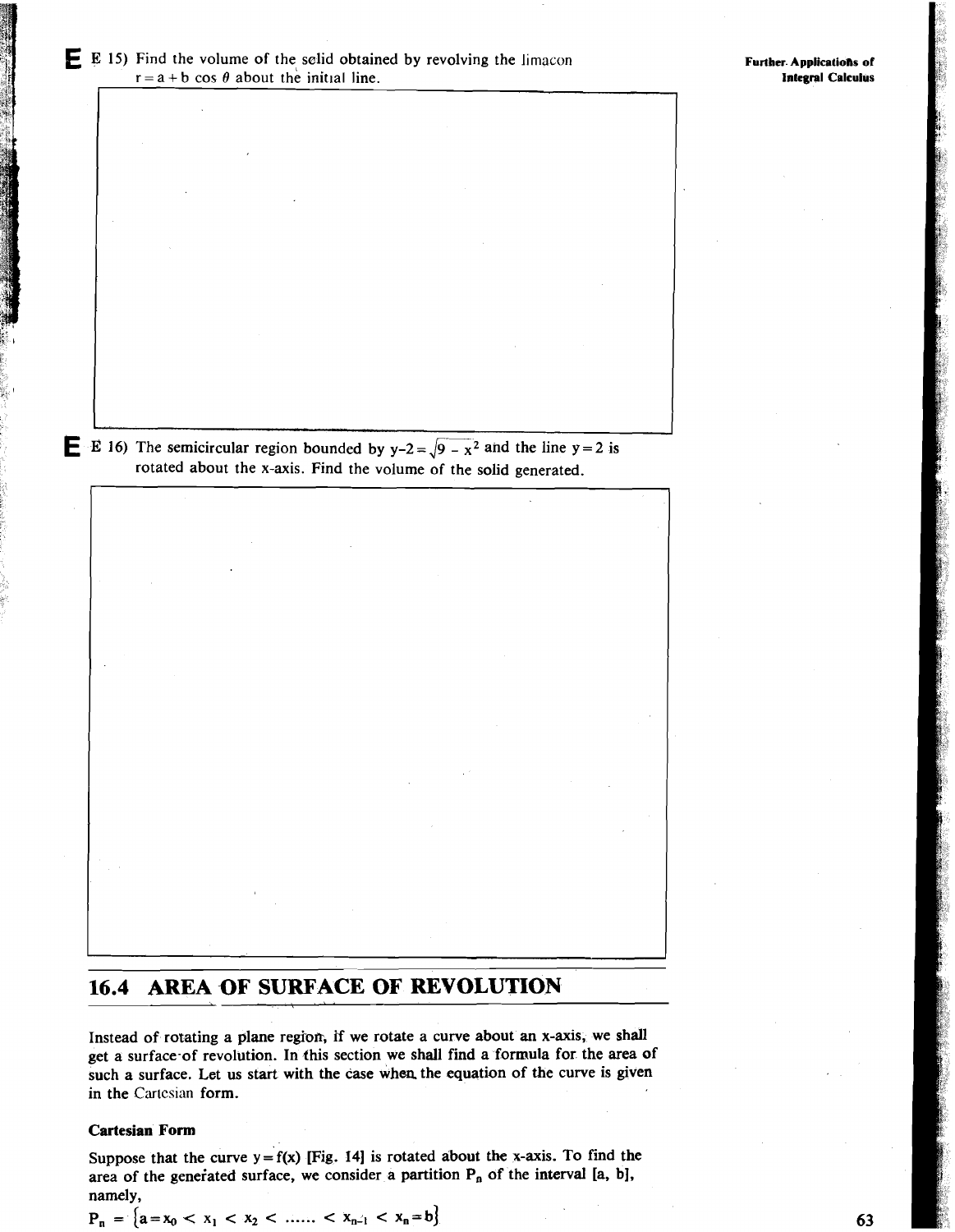

Let the lines  $x = x_i$  intersect the curve in points  $M_i$ ,  $i = 1, 2, ...$  n. If we revolve the chord  $M_{i-1}M_i$  about the x-axis, we shall get the surface of the frustum of a cone of thickness  $\Delta x_i = x_{i-1}$ . Let  $\Delta s_i$  be the area of the surface of this frustum. Then the total surface area of all the frusta is

This  $S_n$  is an approximation to the area of the surface of revolution. The area of the surface of revolution generated by the curve  $y = f(x)$ , is the limit of  $S_n'(i)$  if it

To find the area A of the curved surface of a typical frustum, we use the formula

where 1 is the slant height of the frustum and  $r_1$  and  $r_2$  are the radii of its bases

In the frustum under consideration the radii of the bases are the ordinates  $f(x_{i-1})$ 

where  $\Delta y_i = f(x_i) - f(x_{i-1})$ . We assume that f is derivable on [a, b] and f' is continuous. Then by the mean value theorem (Theorem 3, Unit 7), we obtain

and f(x<sub>i</sub>), while the slant height  $M_{i-1}M_i$  is given by  $\sqrt{(\Delta x_i)^2 + (\Delta y_i)^2}$ ,



**n**   $S_n = \sum \Delta s_i$ 1= 1

 $A = \pi(r_1 + r_2)$  1,

Therefore,

exists), as  $n \to \infty$  and each  $\Delta x_i \to 0$ .

 $\Delta$  y<sub>i</sub> = f'(t<sub>i</sub>)  $\Delta$  x<sub>i</sub>, for some t<sub>i</sub>  $\in$  [x<sub>i-1</sub>, x<sub>i</sub>].

 $\Delta s_i = \pi \left[ f(x_{i-1}) + f(x_i) \right] \sqrt{(\Delta x_i)^2 + (\Delta y_i)^2}$ 

 $= 2\pi \frac{y_{i-1} + y_i}{2} \sqrt{1 + [f'(t_i)]^2} \Delta x_i.$ 

and  $S_n = 2\pi \sum_{i=1}^{\infty} \frac{y_{i-1} + y_i}{2} \sqrt{1 + [f'(t_i)]^2} \Delta x_i$ .

 $\sum_{i=1}$  2

**a** 





$$
S = 2\pi \int_{a}^{b} f(x) \sqrt{1 + [f'(x)]^2} dx
$$
  
=  $2\pi \int_{a}^{b} y \sqrt{1 + (dy/dx)^2} dx$  ... (7)

We shall now illustrate the use of this formula.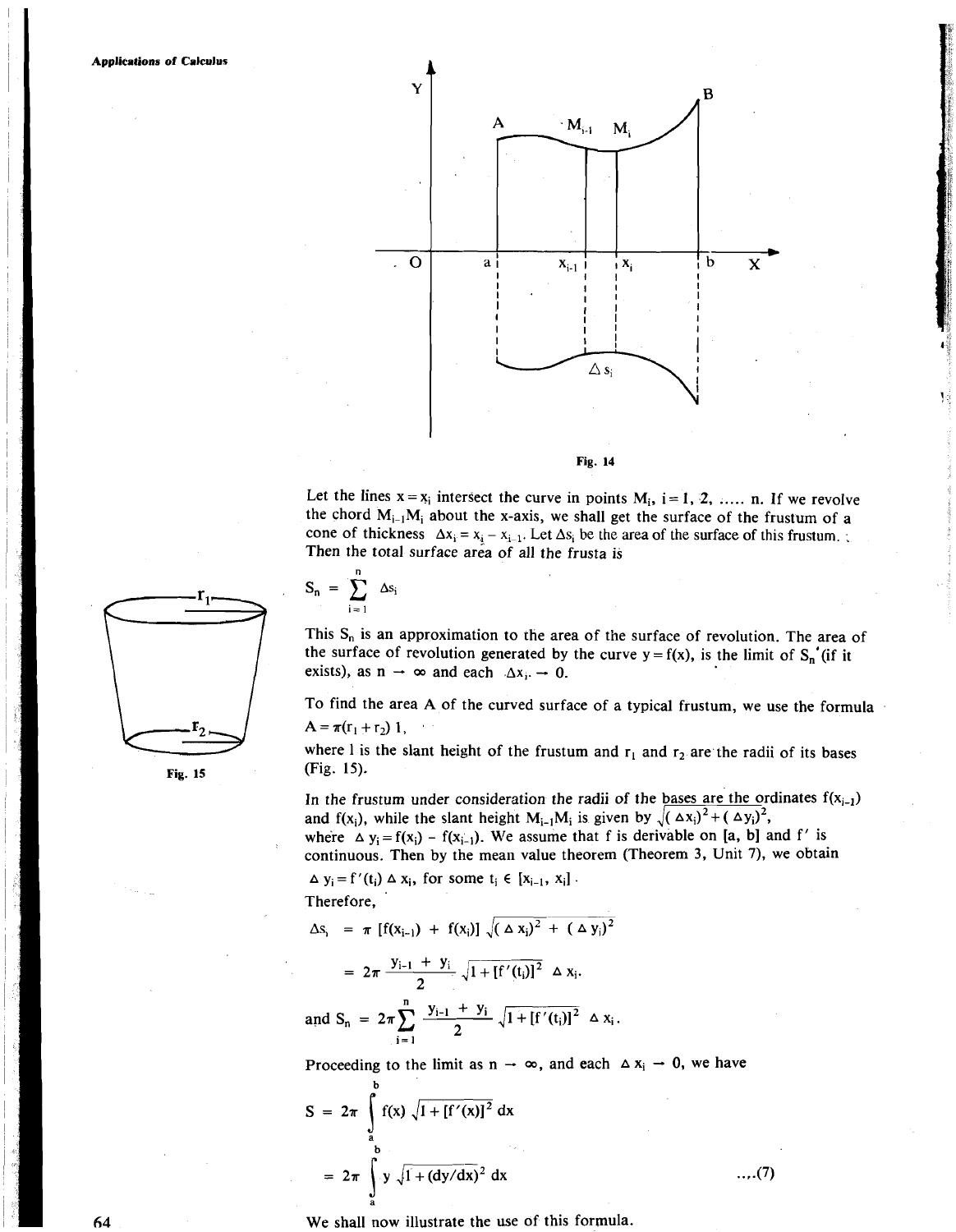**Example 8:** Let us find the area of the surface of revolution obtained by revolving **Further Applications of the parabola**  $y^2 = 4ax$  **from**  $x = a$  **to**  $x = 3a$  **about the x-axis** the parabola  $y^2 = 4ax$  from  $x = a$  to  $x = 3a$ , about the x-axis.



The area of the surface of revolution

$$
S = 2\pi \int_{a}^{3a} y \sqrt{1 + \left(\frac{dy}{dx}\right)^2} dx,
$$
  
where  $y^2 = 4ax$ ,  $\frac{dy}{dx} = \frac{2a}{y}$ . Hence  

$$
S = 2\pi \int_{a}^{3a} y \sqrt{1 + 4a^2/y^2} dx
$$

$$
= 2\pi \int_{a}^{3a} \sqrt{y^2 + 4a^2} dx = 2\pi \int_{a}^{3a} \sqrt{4ax + 4a^2} dx
$$

$$
= 4\pi \sqrt{a} \int_{a}^{3a} \sqrt{x + a} dx = 4\pi \sqrt{a} \cdot \frac{2}{3} \left[ (x + a)^{3/2} \right]_{a}^{3a}
$$

$$
= \frac{8\pi a^2}{3} \left[ 4^{3/2} - 2^{3/2} \right]
$$

Instead of revolving the given curve about the x-axis, if we revolve it about the y-axis, we get another surface of revolution. The area of the surface of revolution Instead of revolving the given curve about the x-axis, if we revolve it about the y-axis, we get another surface of revolution. The area of the surface of revolution generated by the curve  $x = g(y)$ ,  $c \le y \le d$ , as it revolv

$$
S = 2\pi \int_{c}^{d} x \sqrt{1 + (dx/dy)^2} dy
$$

Now let us look at curves represented by parametric equations.

## **Parametric Form**

Suppose a curve is given by the parametric equations  $x = \phi(t)$ ,  $y = \psi(t)$ ,  $t \in [\alpha, \beta]$ . Then, we know that

 $\frac{dy}{dx} = \frac{\psi'(t)}{t}$  $dx = dy'(t)$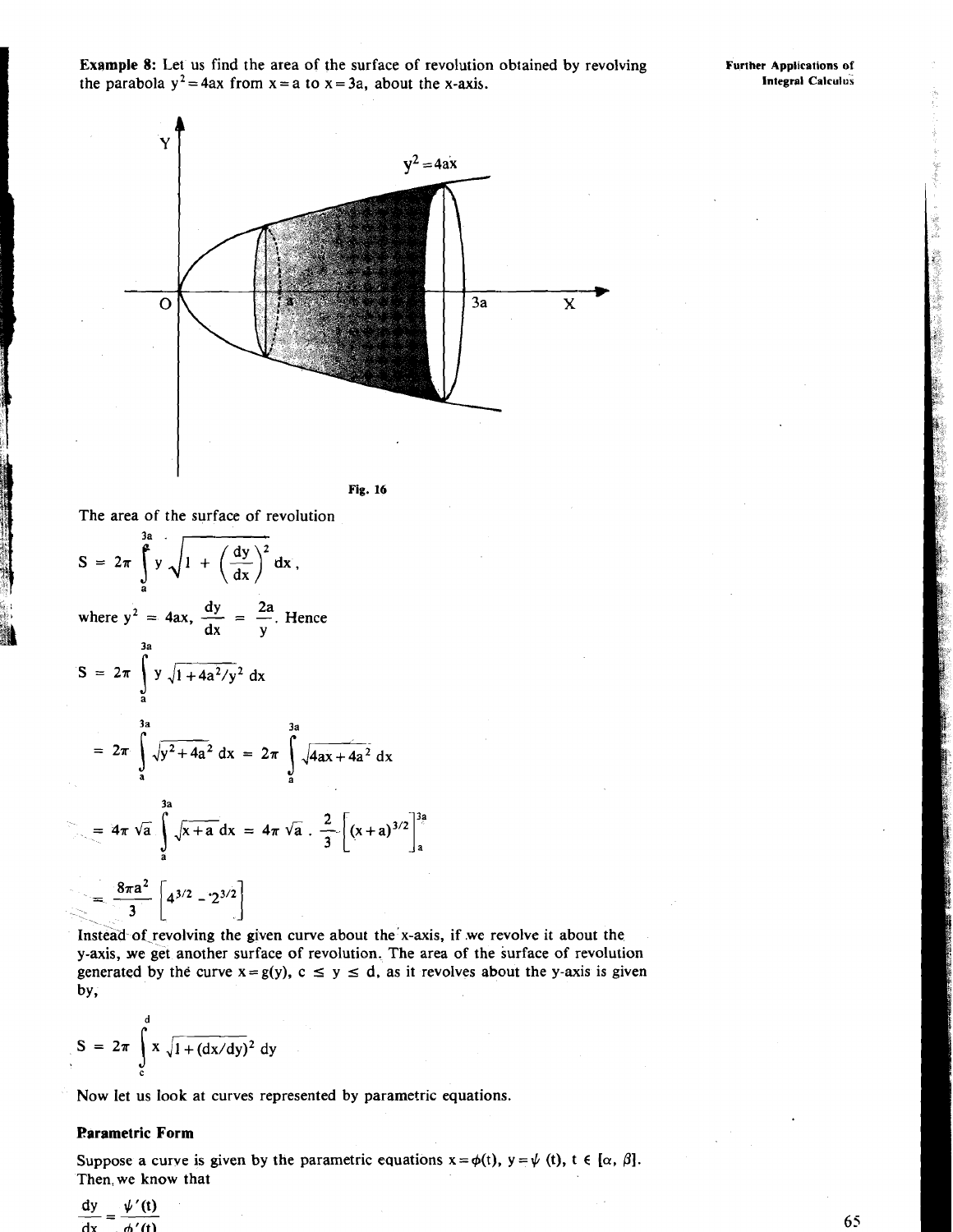Applications of Calculus **Substituting this in formula (10)**, we get the area of the surface of revolution generated by the curve as jt revolves about the x-axis, to be

$$
S = 2\pi \int_{\alpha}^{\beta} \psi(t) \sqrt{[\phi(t)]^2 + [\psi'(t)]^2} dt.
$$

Now we shall state the formula for the surface generated by a curve represented by a polar equation.

#### **Polar Form**

If  $r = h(\theta)$  is the polar equation of the curve, then the area of the surface of revolution generated by the arc of the curve for  $\theta_1 \le \theta \le \theta_2$ , as it revolves about the initial line, is

$$
S = 2\pi \int_{\theta_1}^{\theta_2} r \sin \theta \sqrt{r^2 + (dr/d\theta)^2} d\theta
$$

Study the following examples carefully before trying the exercises given at the end of this section.

**Example 9:** Suppose the astroid  $x = a \sin^3 t$ ,  $y = a \cos^3 t$ , is revolved about the x-axis. Let us find the area of the surface of revolution. You will agree that we need to consider only the portion of the curve above the x-axis.

For this portion  $y > 0$ , and thus t varies from  $-\pi/2$  to  $\pi/2$ .

For this portion 
$$
y > 0
$$
, and thus t varies from  
\n
$$
\frac{dx}{dt} = 3a \sin^2 t \cos t, \frac{dy}{dt} = -3a \cos^2 t \sin t
$$

Therefore, 
$$
\left(\frac{dx}{dt}\right)^2 + \left(\frac{dy}{dt}\right)^2 = 9a^2 \sin^2 t \cos^2 t
$$

We therefore get,

$$
S = 2\pi \int_{-\pi/2}^{\pi/2} a \cos^{3}t \sqrt{9a^{2} \sin^{2}t \cos^{2}t} dt
$$
  
\n
$$
= 2\pi \int_{-\pi/2}^{\pi/2} a \cos^{3}t | 3a \sin t \cos t | dt
$$
  
\n
$$
= 6\pi a^{2} \int_{-\pi/2}^{\pi/2} \cos^{4}t | \sin t | dt
$$
  
\n
$$
= 12\pi a^{2} \int_{0}^{\pi/2} \cos^{4}t \sin t dt = -12\pi a^{2} \left[ \frac{\cos^{5}t}{5} \right]_{0}^{\pi}
$$
  
\n
$$
= \frac{12}{5} \pi a^{5}
$$

Example 10: Suppose we want to find the area of the surface generated by revolving the cardioid  $r = a(1 + \cos \theta)$  about its initial line.

Notice that the cardioid is symmetrical about the initial line, and extends above this line from  $\theta = 0$  to  $\theta = \pi$ . The surface generated by revolving the whole curve about the initial line is the same as that generated by the upper half of the curve. Hence

$$
S = 2\pi \int_{0}^{\infty} r \sin \theta \sqrt{r^2 + (dr/d\theta)^2} d\theta
$$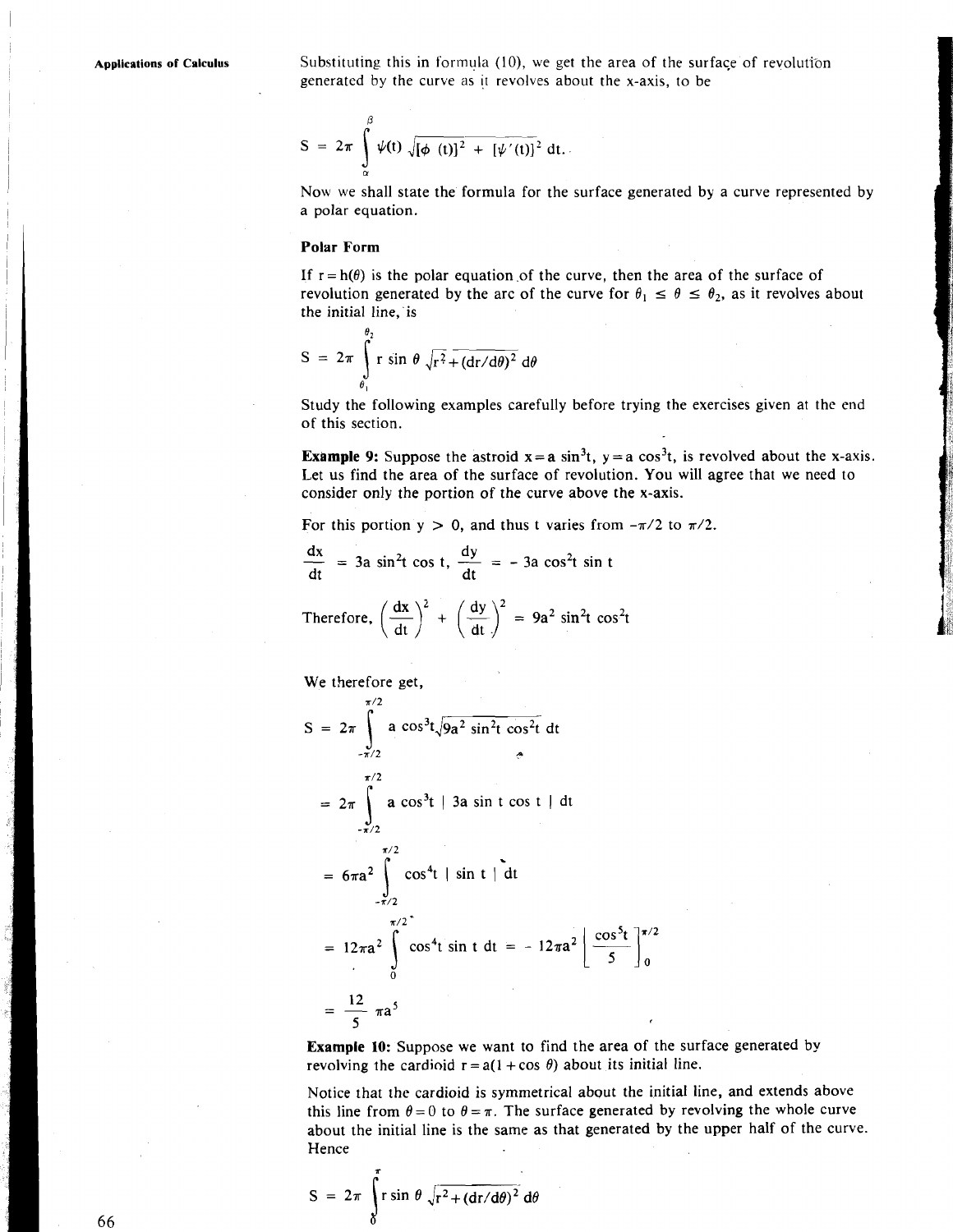$$
= 2\pi \int_{0}^{1} a (1 + \cos \theta) \sin \theta \sqrt{r^{2} + (dr/d\theta)^{2}} d\theta
$$

=  $2\pi \int_{0}^{1} a (1 + \cos \theta) \sin \theta \sqrt{r^{2} + (dr/d\theta)^{2}} d\theta$ <br>
Since r = a (1 + cos  $\theta$ ), and  $\frac{dr}{d\theta}$  = - a sin  $\theta$ , we have<br>  $r^{2} + \left(\frac{dr}{d\theta}\right)^{2}$  =  $a^{2}(1 + \cos \theta)^{2} + a^{2} \sin^{2} \theta$  =  $4a^{2} \cos^{2} \frac{\theta}{2}$ 

Therefore.

$$
S = 2\pi \int_{0}^{\pi} a (1 + \cos \theta) \sin \theta 2a \cos \frac{\theta}{2} d\theta
$$
  
=  $4\pi a^{2} \int_{0}^{\pi} 4 \sin \frac{\theta}{2} \cos^{4} \frac{\theta}{2} d\theta$   
=  $32\pi a^{2} \int_{0}^{\pi/2} \sin \phi \cos^{4} \phi d\phi$ , where  $\phi = \theta/2$   
=  $32\pi a^{2} \left| \frac{-\cos^{5} \phi}{5} \right|_{0}^{\pi/2} = \frac{32\pi a^{2}}{5}$ 

**E** E 17) Find the area of the surface generated by revolving the circle  $r = a$  about the x-axis, and thus verify that the surface area of a sphere of radius a is  $4\pi a^2$ .

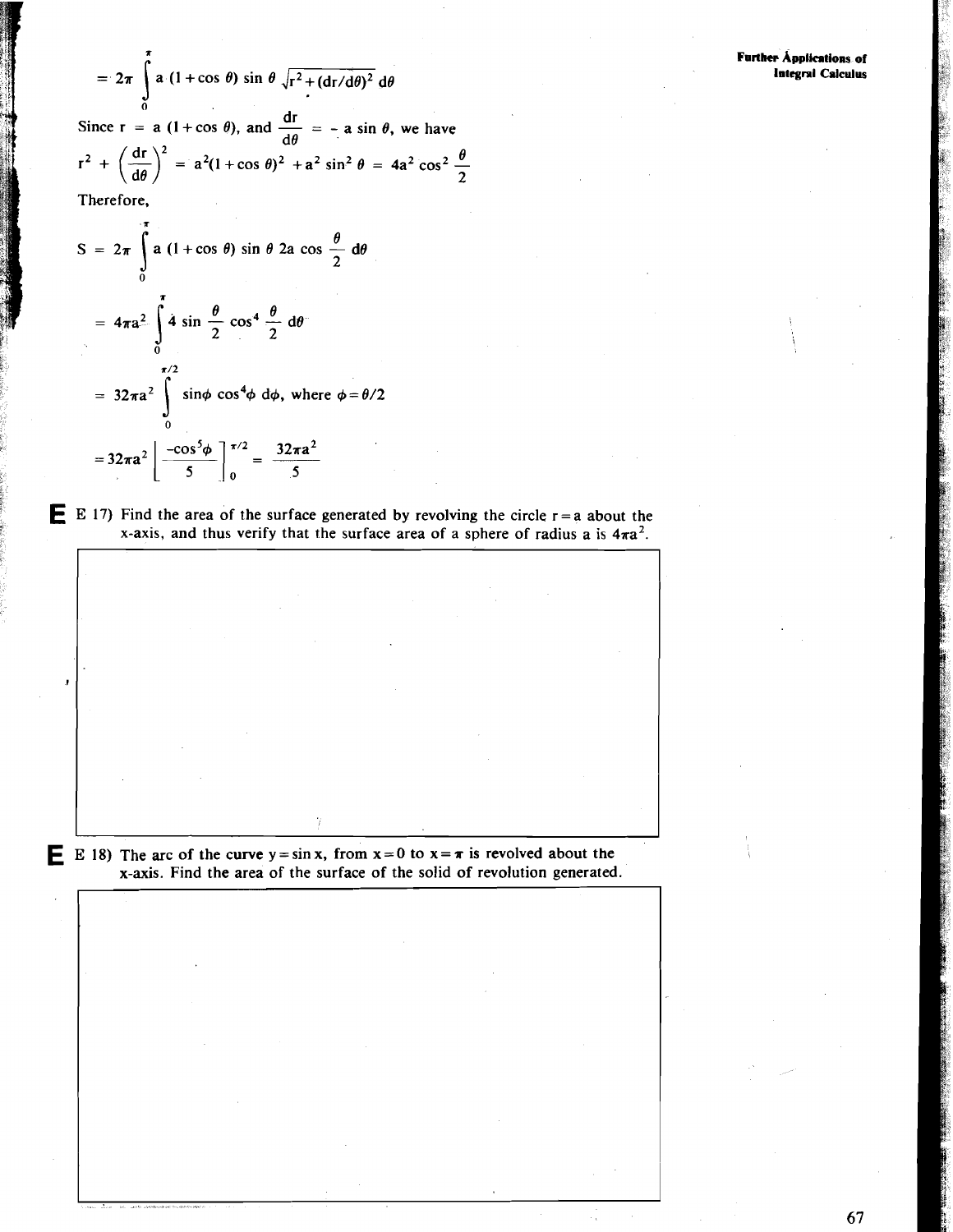**E 20)** Prove that the surface of the solid generated by the revolution about the x-axis of the loop of the curve  $x = t^2$ ,  $y = t - \frac{t^3}{3}$  is  $3\pi$ . **E E 21)** Find the surface area of the solid generated by revolving the cycloid '  $x = a(\theta - \sin \theta)$ ,  $y = a(1 - \cos \theta)$ , about the line  $y = 0$ .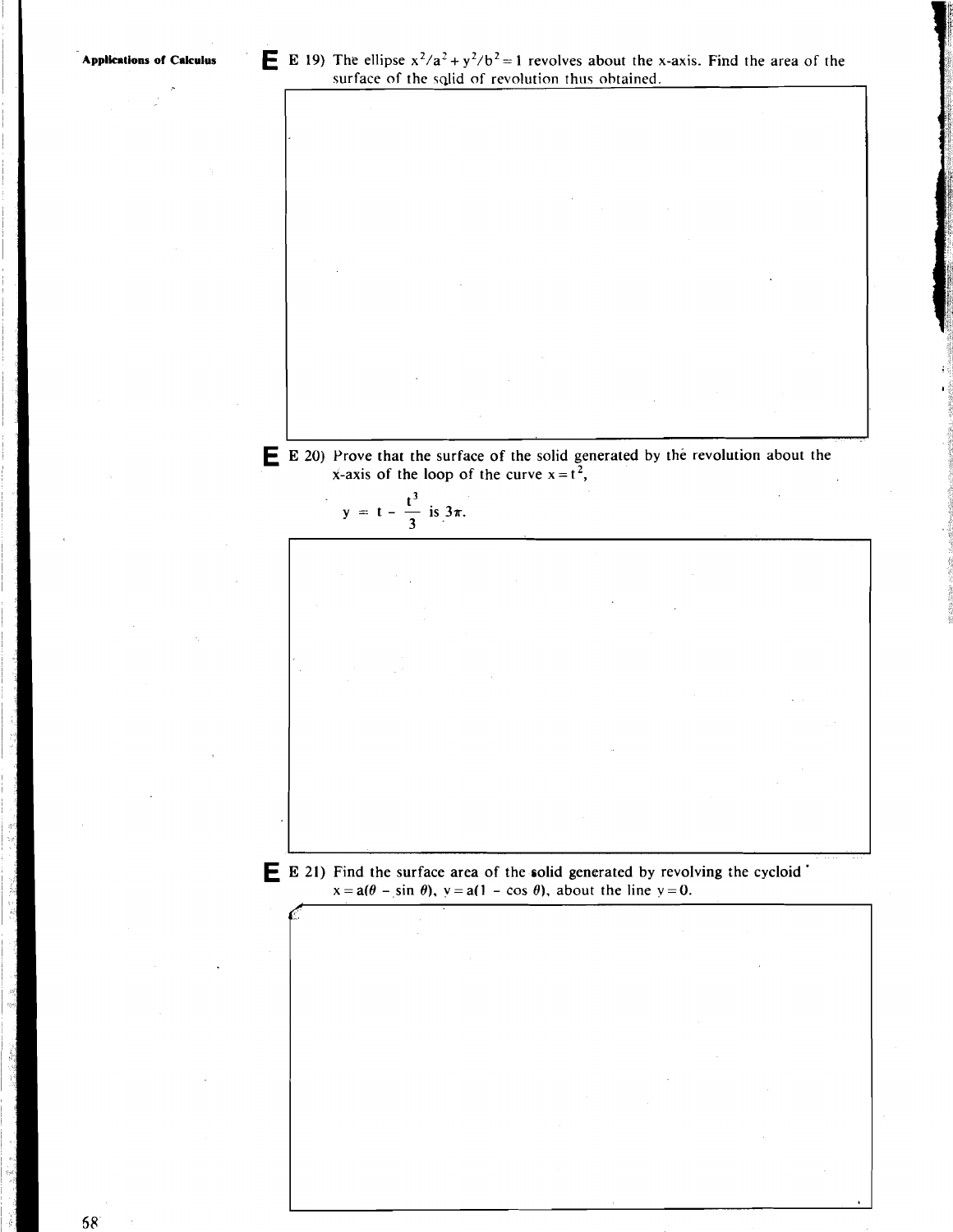Now let us quickly recall what we have covered in this unit.

# **16.5 SUMMARY**

In this unit we have seen how to find

- $i)$ : the lengths of curves
- 2) volumes of solids of revolution and
- 3) the areas of surfaces of revolution.

In each case we have derived formulas when the equation of the curve is given in either the Cartesian or parametric or polar form. We give the results here in the form of the following tables.

| Equation                       | Length                                                                |
|--------------------------------|-----------------------------------------------------------------------|
| $y = f(x)$                     | $\sqrt{1 + [f'(x)]^2} dx$<br>ā                                        |
| $x = g(y)$                     | $\sqrt{1 + [g'(y)]^2}$ dy                                             |
| $x = \phi(t)$<br>$y = \psi(t)$ | $\sqrt{[\phi'(t)]^2 + [\psi'(t)]^2} dt$<br>α<br>в                     |
| $r = f(\theta)$                | $\sqrt{\left[f(\theta)\right]^2 + \left[f'(\theta)\right]^2} d\theta$ |

## **Length of an arc of a curve**

#### **Volume of the solid of revolution**

| Equation                                   | Volume                                                                                                          |
|--------------------------------------------|-----------------------------------------------------------------------------------------------------------------|
| $y = f(x)$                                 | $y^2 dx$                                                                                                        |
| about x-axis                               | $\pi$                                                                                                           |
| $x = g(y)$ .                               | $x^2$ dy                                                                                                        |
| about y-axis                               | $\pi$                                                                                                           |
| $x = \phi(t), y = \psi(t)$<br>about x-axis | $[\psi(t)]^2 \phi'(t) dt$<br>$\pi$                                                                              |
| $r = h(\theta)$                            | $\left[\ln(\theta)\sin\theta\right]^2$ $\left[\ln'(\theta)\cos\theta - \ln(\theta)\sin\theta\right]$ d $\theta$ |
| about the initial line                     | $\pi$                                                                                                           |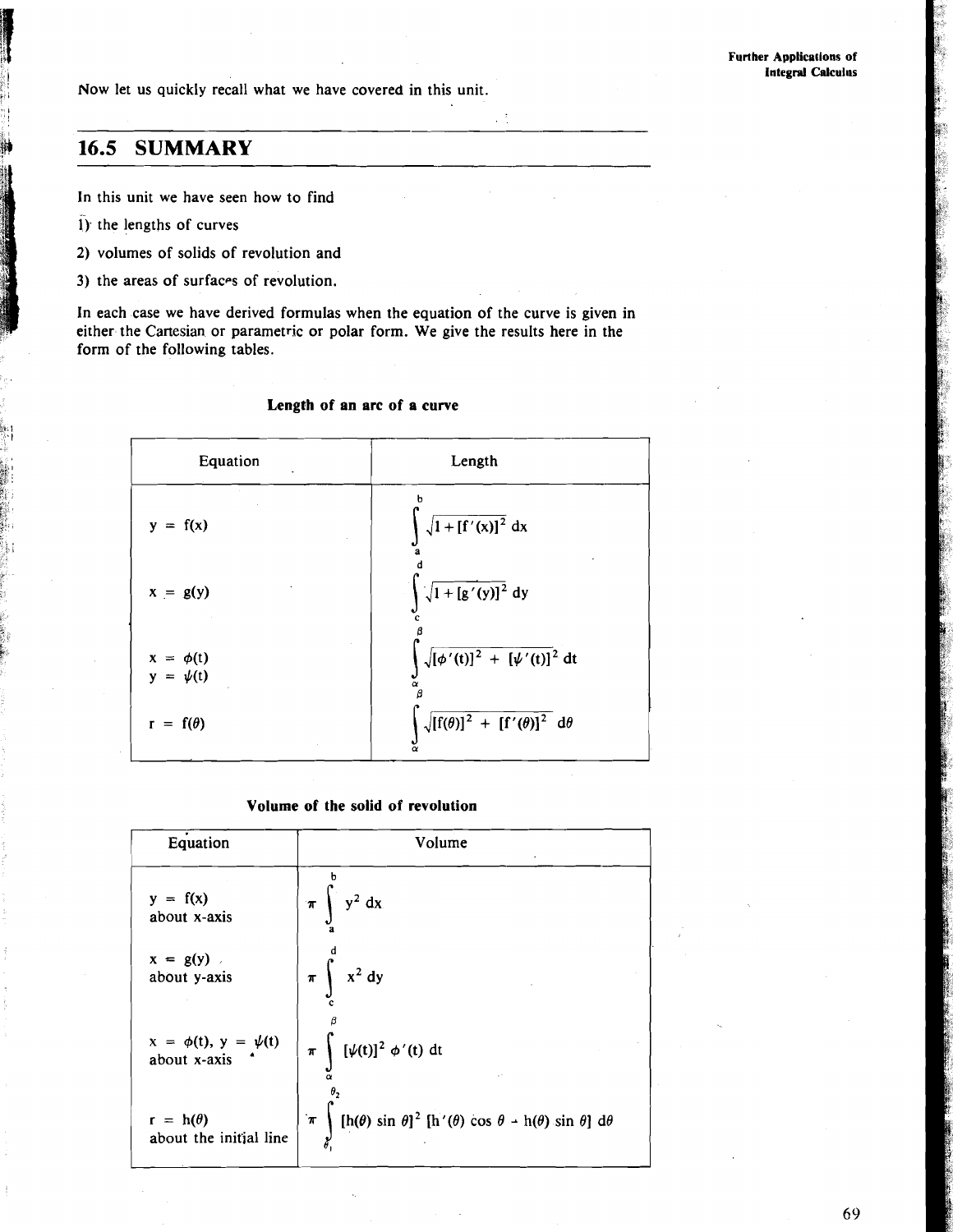**Applications of Calculus** 

## Area of the surface of revolution



# **16.6 SOLUTIONS AND ANSWERS**

E1) L = 
$$
\int_{c}^{d} \sqrt{1 + (dx/dy)^{2}} dy
$$
  
= 
$$
\int_{1}^{2} \sqrt{1 + (3)^{2}} dy
$$
  
= 
$$
\sqrt{10} \int_{1}^{2} dy = \sqrt{10}.
$$

By distance formula,

$$
\vec{L} = \sqrt{(x_2 - x_1)^2 + (y_2 - y_1)^2}
$$
\n
$$
= \sqrt{(3 - 6)^2 + (1 - 2)^2}
$$
\n
$$
= \sqrt{10}.
$$
\nE2) 
$$
L = \int_{a}^{b} \sqrt{1 + (dy/dx)^2} dx \quad \left(\frac{dy}{dx}\right) = \frac{1}{\sec x} \cdot \sec x \tan x = \tan x\right)
$$
\n
$$
= \int_{0}^{\pi/3} \sqrt{1 + \tan^2 x} dx
$$
\n
$$
= \int_{0}^{\pi/3} \sec x dx = \ln | \sec x + \tan x | \int_{0}^{\pi/3} dx
$$
\n
$$
= \ln \left| \frac{\sec \pi/3 + \tan \pi/3}{\sec 0 + \tan 0} \right|
$$

=  $\ln (2 + \sqrt{3})$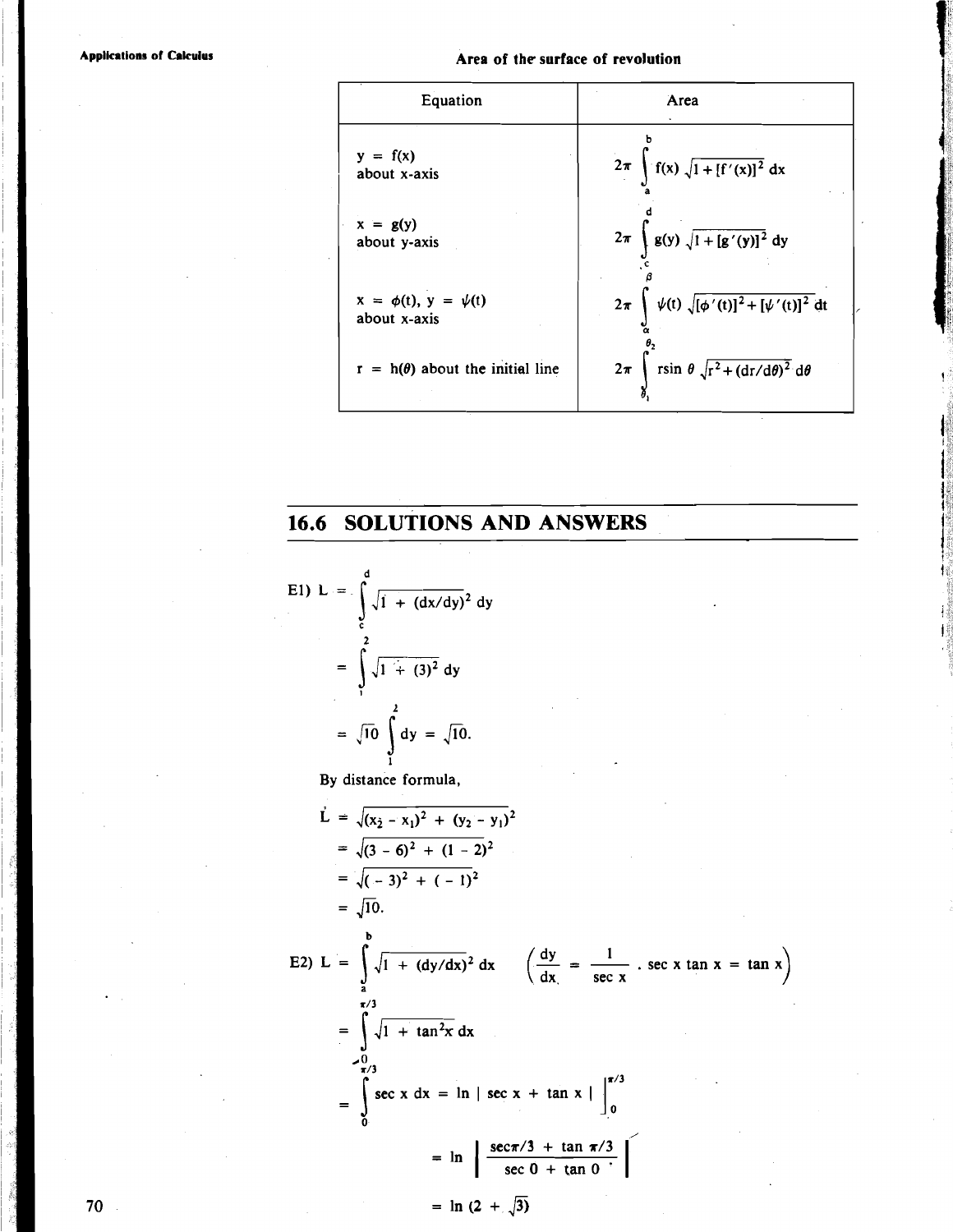E3) L = 
$$
\int_{0}^{x} \sqrt{1 + \sinh^{2}(x/c)} dx
$$
  
\n=  $\int_{0}^{x} \cosh (x/c) dx$   
\n= c sinh (x/c) $\Big|_{0}^{x} = c \sinh (x/c)$   
\nE4)  $y = \sqrt{\frac{x^{3}}{a}}$   $\therefore dy/dx = (3/2) \sqrt{\frac{x}{a}}$   
\nL =  $\int_{0}^{a} \sqrt{1 + \frac{9x}{4a}} dx$   
\n=  $\frac{1}{2\sqrt{a}} \int \sqrt{4a + 9x} dx$   
\n=  $\frac{1}{27\sqrt{a}} (4a + 9x)^{3/2} \Big|_{0}^{a}$   
\n=  $\frac{1}{27\sqrt{a}} [(13a)^{3/2} - (4a)^{3/2}] = \frac{a}{27} (13^{3/2} - 16a)^{3/2}$ 

E5)  $3y = 8x \Rightarrow y = \frac{8x}{3}$ . Substituting this in  $y^2 = 4ax$  we get  $\frac{64x^2}{9} = 4ax$ i.e.  $64x^2 - 36ax = 0$  $\Rightarrow$  x = 0 or x =  $\frac{9a}{16}$  $\Rightarrow$  y = 0 or y =  $\frac{3a}{2}$ Hence (0, 0) and  $\left(\frac{9a}{16}, \frac{3a}{2}\right)$  are the points of intersection. Now  $4ax = y^2 \Rightarrow \frac{dx}{dy} = \frac{y}{2a}$ L =  $\int_{0}^{3a/2} \sqrt{1 + \frac{y^2}{4a^2}} dy$  $=\frac{1}{2a}\int_{0}^{3a/2}\sqrt{4a^2+y^2} dy$  $= \frac{1}{2a} \left[ \frac{y}{2} \sqrt{4a^2 + y^2} + 2a^2 \ln |y + \sqrt{4a^2 + y^2}| \right]_0^{3a/2}$  $= \frac{1}{2a} \left[ \frac{15a^2}{8} + 2a^2 \ln 2 \right]$  $=\left(\frac{15}{16} + \ln 2\right) a$ 

 $-8$ 

E6)  $\frac{dx}{d\theta} = a(1 - \cos \theta), \frac{dy}{d\theta} = a \sin \theta$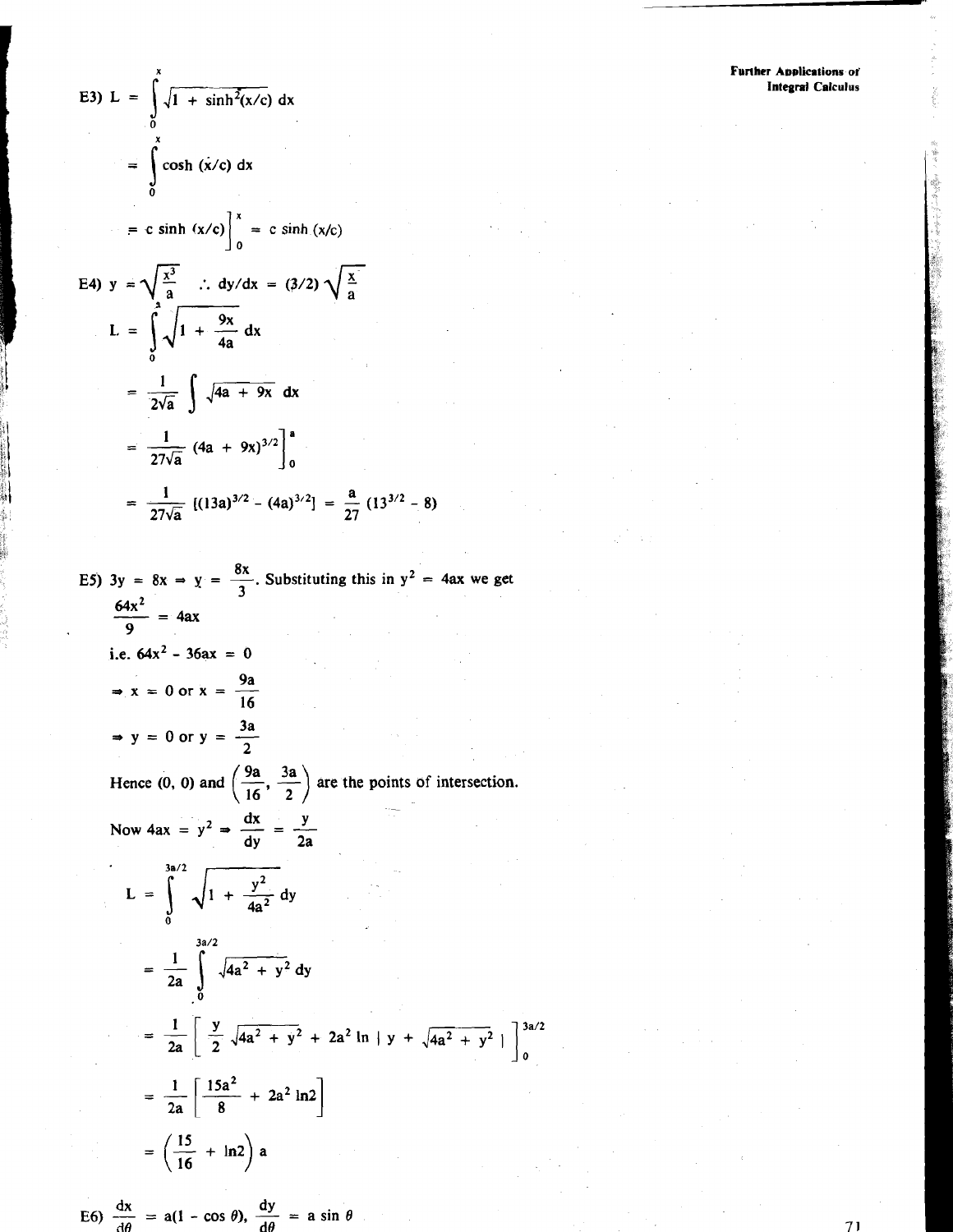Applications of Calculus

$$
\therefore \left(\frac{dx}{d\theta}\right)^2 + \left(\frac{dy}{d\theta}\right)^2 = a^2 [1 + \cos^2\theta - 2 \cos \theta + \sin^2\theta]
$$
  
\n
$$
= 2a^2 (1 - \cos \theta)
$$
  
\n
$$
= 4a^2 \sin^2 (\theta/2)
$$
  
\n
$$
\therefore L = 2a \int_0^{2\pi} \sin (\theta/2) d\theta
$$
  
\n
$$
= 4a \int_0^{\pi} \sin \phi d\phi = 8a
$$
  
\nE7)  $\frac{dx}{dt} = e^t (\cos t + \sin t), \frac{dy}{dt} = e^t (\cos t - \sin t)$   
\n
$$
\therefore \left(\frac{dx}{dt}\right)^2 + \left(\frac{dy}{dt}\right)^2 = 2e^{2t}
$$
  
\n
$$
\therefore L = \sqrt{2} \int_0^{\pi/2} e^t dt = \sqrt{2} e^t \Big]_0^{\pi/2}
$$
  
\n
$$
= \sqrt{2} (e^{\pi/2} - 1)
$$
  
\nE8)  $r = a \cos^3 \frac{\theta}{3} \Rightarrow \frac{dr}{d\theta} = -a \cos^2 \frac{\theta}{3} \sin \frac{\theta}{3}$   
\n
$$
\therefore r^2 + \left(\frac{dr}{d\theta}\right)^2 = a^2 \cos^6 \frac{\theta}{3} + a^2 \cos^4 \frac{\theta}{3} \sin^2 \frac{\theta}{3}
$$
  
\n
$$
= a^2 \cos^4 \frac{\theta}{3}
$$
  
\n
$$
\therefore L = 2a \int_0^{3\pi/2} \cos^2 \frac{\theta}{3} d\theta = 6a \int_0^{3\pi/2} \cos^2 \phi d\phi
$$
  
\n
$$
= \frac{3a\pi}{2}
$$
  
\nE9)  $\frac{dx}{dt} = -2 \sin t \frac{dy}{dt} = 2 \cos t$   
\n
$$
\therefore \sqrt{\left(\frac{dx}{dt}\right)^2 + \left(\frac{dy}{dt}\right)^2} = 2 \sqrt{\sin^2 t + \cos^2 t} = 2
$$
  
\nE10)  $r = a(1 - \cos \theta), \frac{dr}{dt} = a \sin \theta$   
\n
$$
\therefore \sqrt{r^
$$

2a sin  $(\theta/2)$  d $\theta$ The length of the curve in the upper half  $=$  $\frac{1}{0}$ 

 $= 4a$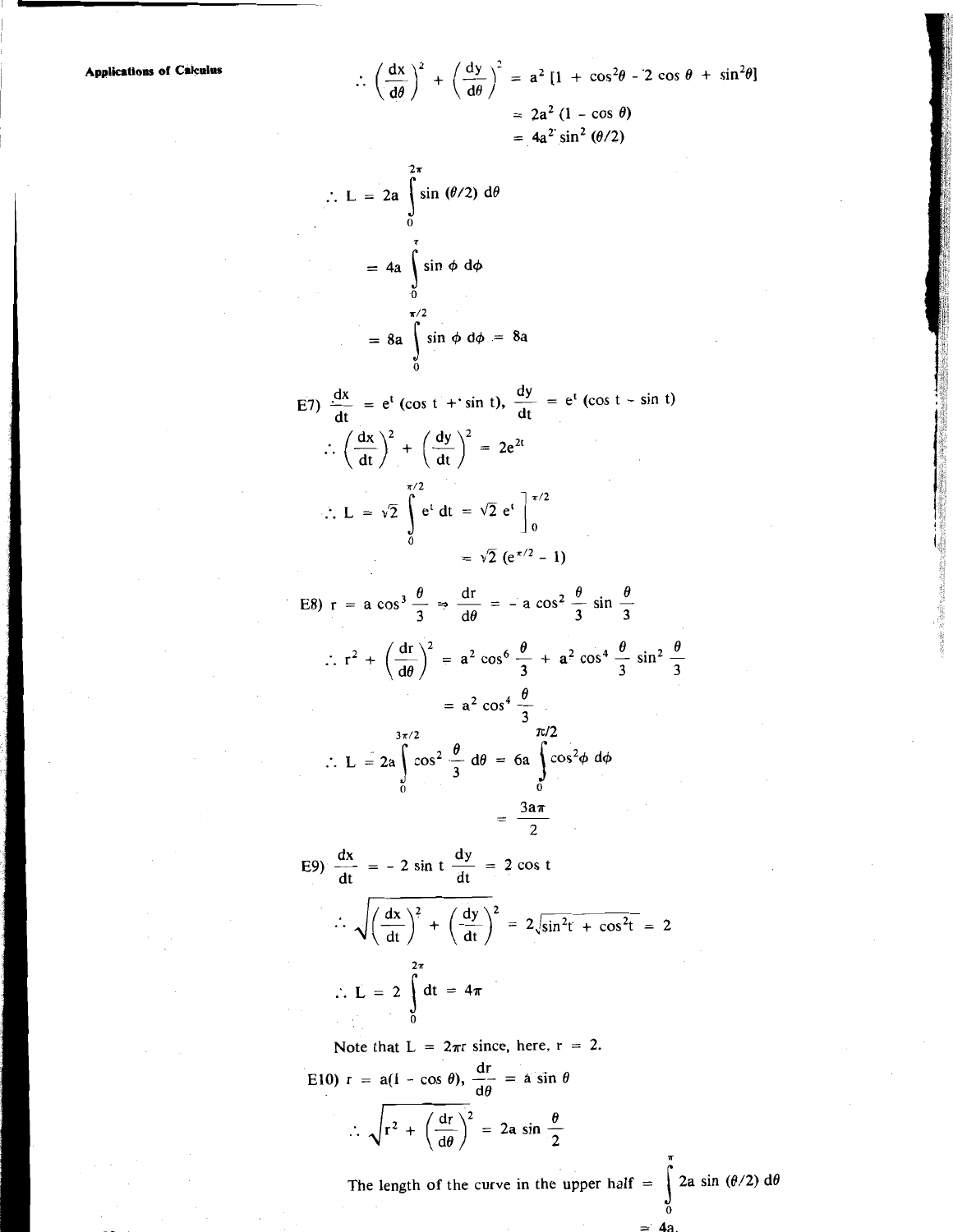The length from  $\theta = 0$  to  $\theta = 2\pi/3$ 

$$
= \int_{0}^{2\pi/3} 2a \sin \frac{\theta}{2} d\theta = 2a
$$

The arc of the curve in the upper half is bisected by  $\theta = 2\pi/3$ .

E11) 
$$
r = a (\theta^2 - 1), \frac{dr}{d\theta} = 2a\theta
$$
  
\n $r^2 + (\frac{dr}{d\theta})^2 = a^2 [\theta^4 - 2\theta^2 + 1 + 4\theta^2]$   
\n $= a^2 (\theta^2 + 1)^2.$   
\n $\therefore L = a \int_{-1}^{1} (\theta^2 + 1)^2 d\theta$   
\n $= a (\frac{\theta^3}{3} + \theta) \Big]_{-1}^{1}$   
\n $= a (\frac{1}{3} + 1 + \frac{1}{3} + 1) = \frac{8a}{3}$ 

 $\mathbf{h}$ 

E12) 
$$
V = \pi \int_{0}^{\pi} \frac{r^2}{h^2} x^2 dx
$$
  
\n
$$
= \frac{\pi r^2}{h^2} \left[ \frac{x^3}{3} \right]_{0}^{h} = \frac{1}{3} \pi r^2 h
$$
\nE13)  $V = 2\pi \int_{0}^{a} (a^{2/3} - x^{2/3})^3 dx$   
\n
$$
= 2\pi \int_{0}^{a} (a^2 - 3a^{4/3} x^{2/3} + 3a^{2/3} x^{4/3} - x^2) dx
$$
  
\n
$$
= 2\pi \left[ a^2 x - \frac{9}{5} a^{4/3} x^{5/3} + \frac{9}{7} a^{2/3} x^{7/3} - x^{3/3} \right]_{0}^{a}
$$
  
\n
$$
= \frac{32\pi a^3}{105}
$$

Note that the total volume generated is equal to twice the volume generated by the arc of the curve between  $x = 0$  and  $x = a$ .

E14) 
$$
x^2 = a^2 (t - \sin t)^2
$$
,  $\frac{dy}{dt} = a \sin t$   
\n $\therefore V = \pi \int_0^{2\pi} a^2 (t - \sin t)^2 a \sin t dt$   
\n $= \pi a^3 \int_0^{2\pi} (t^2 \sin t - 2t \sin^2 t + \sin^3 t) dt$   
\n $= \pi a^3 (-4\pi^2 - 2\pi^2) = -6\pi^3 a^3$ 

**Further Applications of Integral Calculus**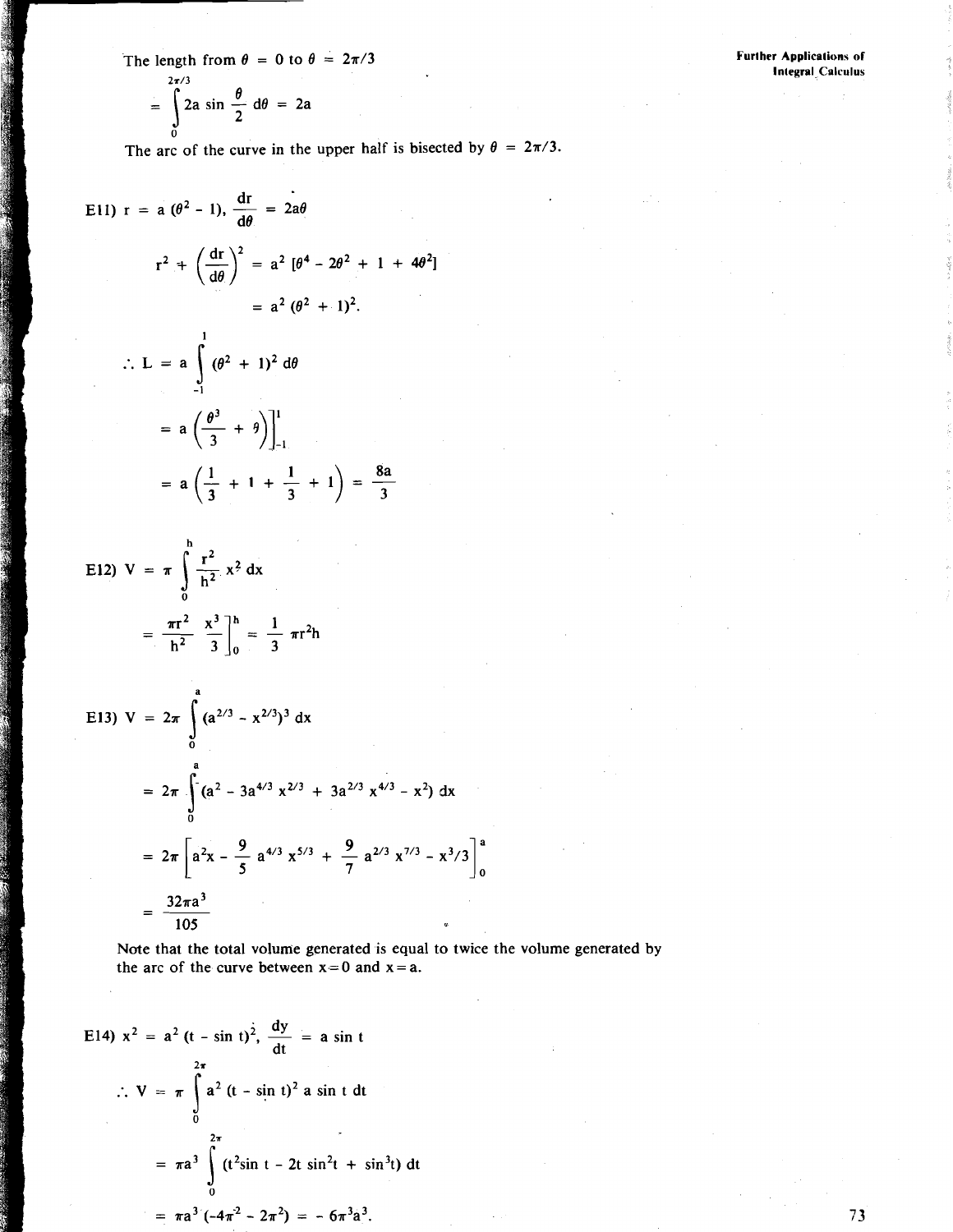**Applications of Calculus** 

**(b**15) 
$$
\mathbf{r} = \mathbf{a} + \mathbf{b} \cos \theta \Rightarrow \frac{dx}{d\theta} = \frac{d(\mathbf{r} \cos \theta)}{d\theta}
$$
  
=  $(\mathbf{a} + \mathbf{b} \cos \theta) (-\mathbf{b} \cos \theta)$ 

 $= -a \sin \theta - 2b \sin \theta \cos \theta$ .

 $\sin \theta$ ) – b  $\sin \theta \cos \theta$ 

$$
\therefore \mathbf{V} = \pi \int_{0}^{\pi} y^{2} \frac{dx}{d\theta} d\theta
$$
  
=  $-\pi \int_{0}^{\pi} (a + b \cos \theta)^{2} \sin^{2} \theta (a \sin \theta + 2b \sin \theta \cos \theta) d\theta$ 

=  $-\pi \int_{0}^{1} (a^3 \sin^3 \theta + 4a^2 b \sin^3 \theta \cos \theta + 5ab^2 \sin^3 \theta \cos^2 \theta + 2b^3 \sin^3 \theta \cos^3 \theta) d\theta$ 

$$
= -\pi \left[2a^3 \int_0^{\pi/2} \sin^3\theta \ d\theta + 10ab^2 \int_0^{\pi/2} \sin^3\theta \cos^2\theta \ d\theta \right]
$$

(The other two integrals are equal to zero since cos  $(\pi - \theta) = -\cos \theta$ .

$$
= -\pi \left[ \frac{4a^3}{3} + 10ab^2 \cdot \frac{2}{5} \cdot \int_0^{\pi/2} \sin \theta \cos^2 \theta \ d\theta \right]
$$

(using a reduction formula)

$$
= -\pi \left[ \frac{4a^3}{3} - \frac{4ab^2}{3} \right] = \frac{4\pi a}{3} (b^2 - a^2)
$$

$$
E16) V = 2\pi \left[ \int_{0}^{3} (2 + \sqrt{9 - x^{2}})^{2} dx - \int_{0}^{3} 4 dx \right]
$$
  
=  $2\pi \left[ \int_{0}^{3} (4 + 9 - x^{2} + 4 \sqrt{9 - x^{2}}) dx - 12 \right]$   
=  $2\pi \left[ 13x - \frac{x^{3}}{3} + 2x \sqrt{9 - x^{2}} + 18 \sin^{-1} \frac{x}{3} \right] - 24\pi$   
=  $36\pi + 18\pi^{2} = 18\pi (2 + \pi)$ 

$$
E17) r = a \Rightarrow \frac{dr}{d\theta} = 0
$$
  

$$
S = 2\pi \int_{0}^{\pi} a \sin \theta \sqrt{a^2 + 0} d\theta
$$
  

$$
= 2\pi a^2 \int_{0}^{\pi} \sin \theta d\theta
$$
  

$$
= 4\pi a^2 \int_{0}^{\pi/2} \sin \theta d\theta \quad \text{since } \sin (\pi - \theta) = \sin \theta
$$
  

$$
= 4\pi a^2 \cos \theta \Big]_{0}^{\pi/2}
$$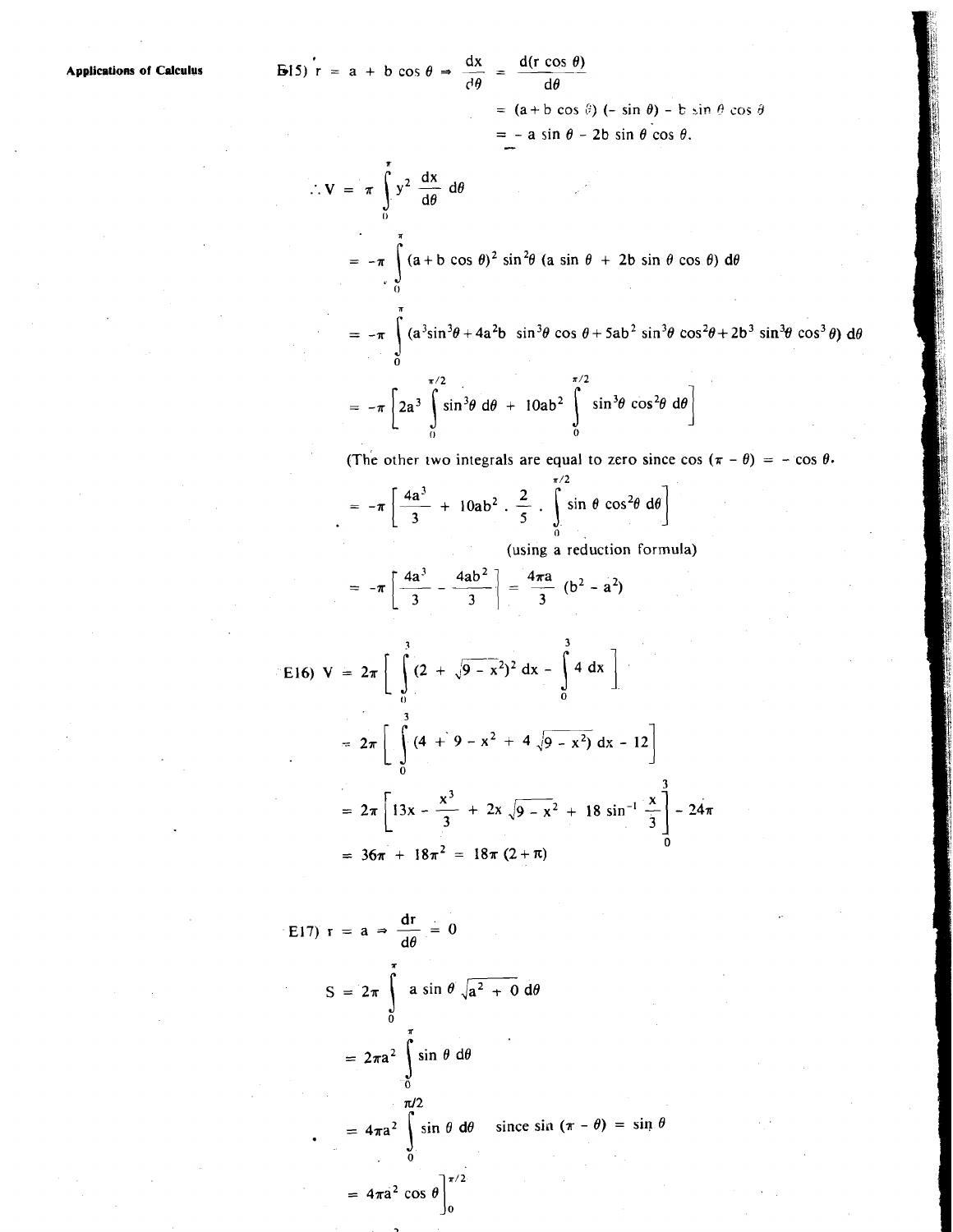**Further Applications of**<br>Integral Calculus

E18) 
$$
y = \sin x \Rightarrow \frac{dy}{dx} = \cos x
$$
  
\n
$$
\therefore 1 + \left(\frac{dy}{dx}\right)^2 = 1 + \cos^2 x
$$
\n
$$
\therefore S = 2\pi \int_0^{\pi} \sin x \sqrt{1 + \cos^2 x} dx
$$
\n
$$
= 4\pi \int_0^{\frac{\pi}{2}} \sin x \sqrt{1 + \cos^2 x} dx
$$
\n
$$
= 4\pi \int_0^1 \sqrt{1 + t^2} dt, \text{ if } t = \cos x
$$
\n
$$
= 4\pi \left[ \frac{t}{2} \sqrt{1 + t^2} + \frac{1}{2} \ln \right] t + \sqrt{1 + t^2}
$$
\n
$$
= 2\sqrt{2}\pi + 2\pi \ln (1 + \sqrt{2}).
$$

E19) 
$$
y = \frac{b}{a} \sqrt{a^2 - x^2}
$$
  
\n
$$
\frac{dy}{dx} = \frac{-bx}{a\sqrt{a^2 - x^2}}
$$
\n
$$
S = 4\pi \int_0^a \frac{b}{a} \sqrt{a^2 - x^2} \sqrt{1 + \frac{b^2x^2}{a^2(a^2 - x^2)}} dx
$$
\n
$$
= \frac{4\pi b}{a^2} \int_0^a \sqrt{a^4 - (a^2 - b^2)} x^2 dx
$$
\n
$$
= \frac{4\pi b \sqrt{a^2 - b^2}}{a^2} \int_0^a \sqrt{\frac{a^4}{a^2 - b^2} - x^2} dx
$$
\n
$$
= \frac{4\pi b \sqrt{a^2 - b^2}}{a^2} \left[ \frac{x}{2} \sqrt{\frac{a^4}{a^2 - b^2} - x^2} + \frac{a^4}{2(a^2 - b^2)} \sin^{-1} \frac{x \sqrt{a^2 - b^2}}{a^2} \right]_0^a
$$
\n
$$
= 2\pi b^2 + \frac{2\pi a^2 b}{\sqrt{a^2 - b^2}} \sin^{-1} \frac{\sqrt{a^2 - b^2}}{a}
$$

 $\begin{bmatrix} 1 \\ 0 \end{bmatrix}$ 

E20) The loop is between  $t = -\sqrt{3}$  and  $t = \sqrt{3}$ . Because of symmetry, it is<br>enough to consider the curve between  $t = 0$  and  $t = \sqrt{3}$ .

$$
\therefore S = 2\pi \int_{0}^{\sqrt{3}} \left( t - \frac{t^3}{3} \right) \sqrt{4t^2 + (1 - t^2)^2} dt
$$

$$
= 2\pi \int_{0}^{\sqrt{3}} \left( t + \frac{2t^3}{3} - \frac{t^5}{3} \right) dt
$$

$$
= 2\pi \left[ \frac{t^2}{2} + \frac{t^4}{6} - \frac{t^6}{18} \right]_{0}^{\sqrt{3}}
$$

J.

75.